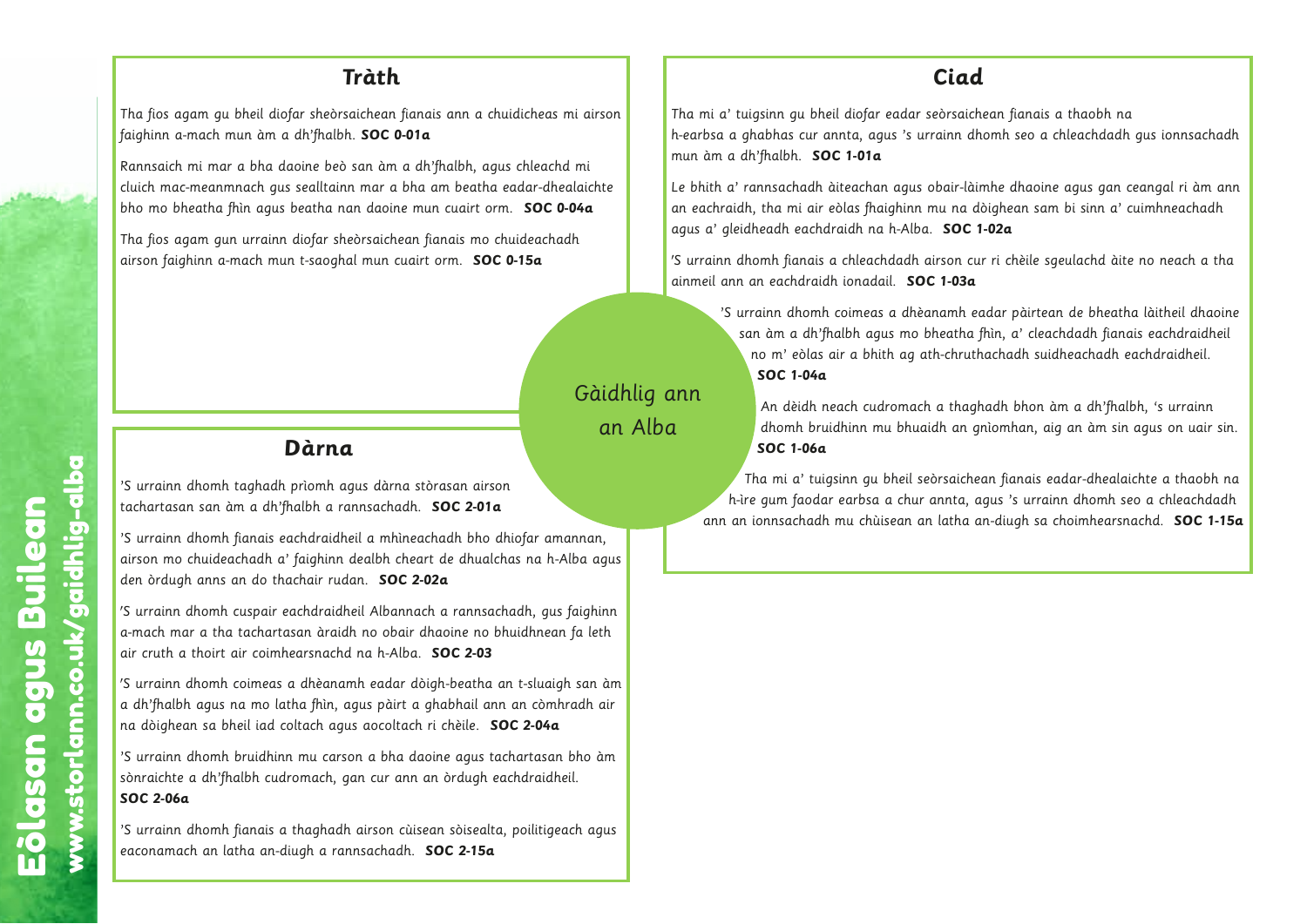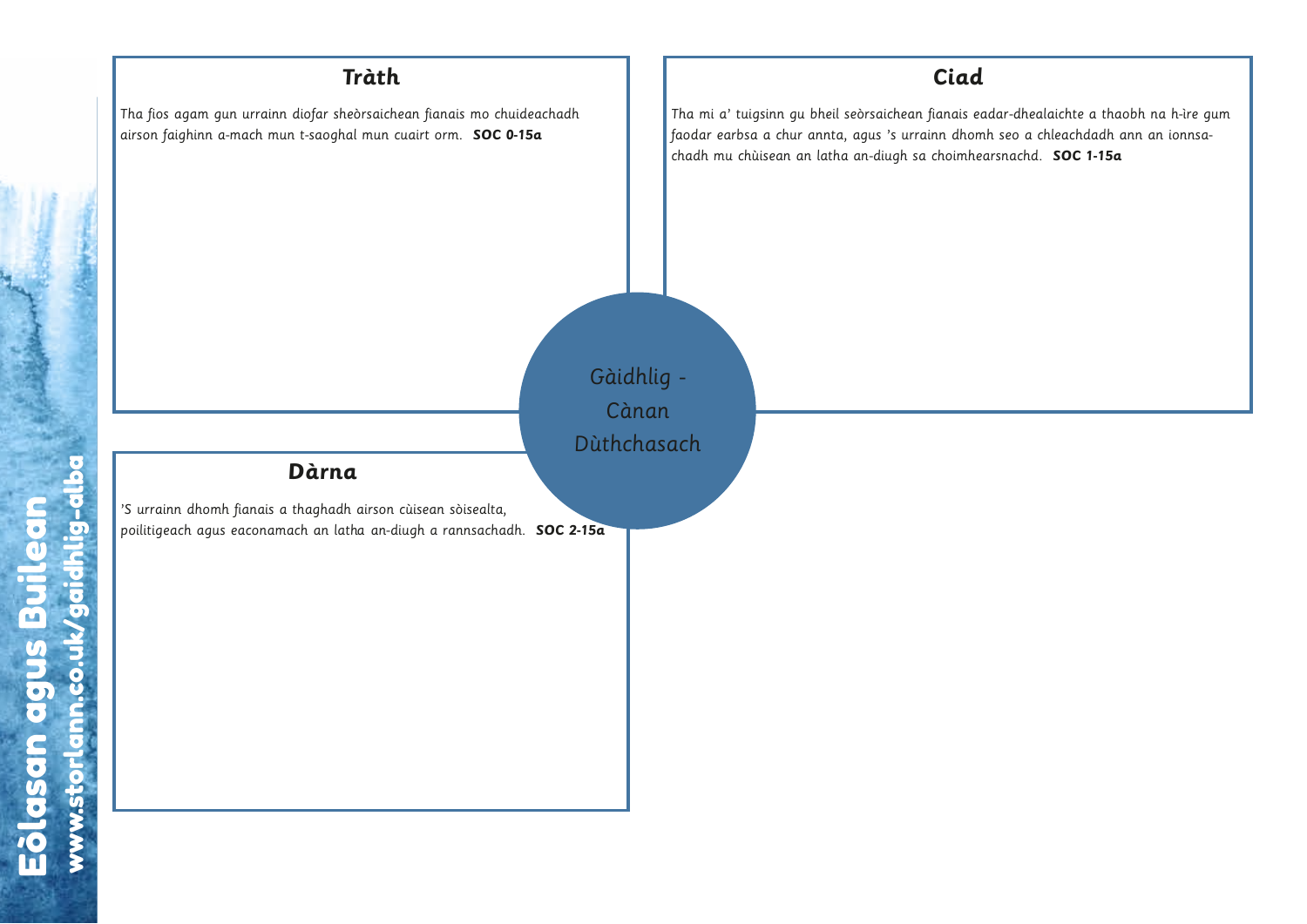Tha fios agam gun urrainn diofar sheòrsaichean fianais mo chuideachadh airson faighinn a-mach mun t-saoghal mun cuairt orm. **SOC 0-15a**

#### **Ciad**

'S urrainn dhomh fianais a chleachdadh airson cur ri chèile sgeulachd àite no neach a tha ainmeil ann an eachdraidh ionadail. **SOC 1-03a**

Tha mi a' tuigsinn gu bheil seòrsaichean fianais eadar-dhealaichte a thaobh na h-ìre gum faodar earbsa a chur annta, agus 's urrainn dhomh seo a chleachdadh ann an ionnsachadh mu chùisean an latha an-diugh sa choimhearsnachd. **SOC 1-15a**

Eòlasan agus Builean Eòlasan agus Builean www.storlann.co.uk/gaidhlig-alba www.storlann.co.uk/gaidhlig-alba

Gàidhlig - Cànan Ceilteach Càna<br>Ceiltec<br>c 2-03<br>h agus Builean

#### **Dàrna**

'S urrainn dhomh cuspair eachdraidheil Albannach a rannsachadh, gus faighinn a-mach mar a tha tachartasan àraidh no obair dhaoine no bhuidhnean fa leth air cruth a thoirt air coimhearsnachd na h-Alba. **SOC 2-03** ir each<br>ir a th<br>ruth c<br>s a th<br>n-diug **urn**<br>draic<br>tacl<br>ghac<br>a re e no<br>. **SO(**<br>.<br>. www.storlann.co.uk/gaidhlig-alba **Eòlasan achdraidheil Atha tachartasan achoirt air anns an coilean**<br>Builean Atharta a thoirt air anns an<br>ugh a ranns anns anns anns anns an comhairtean.

'S urrainn dhomh fianais a thaghadh airson cùisean sòisealta, poilitigeach agus eaconamach an latha an-diugh a rannsachadh. **SOC 2-15a**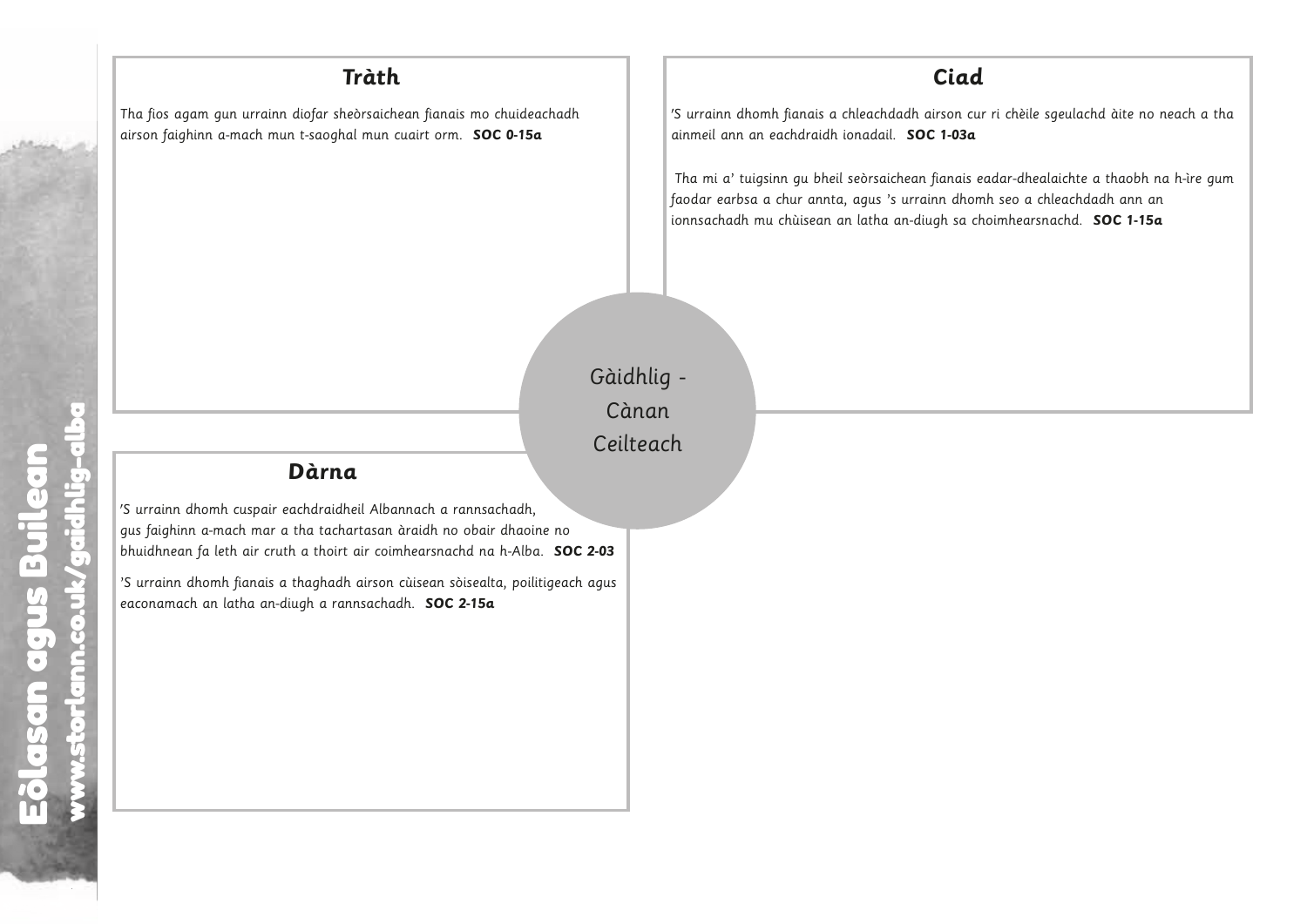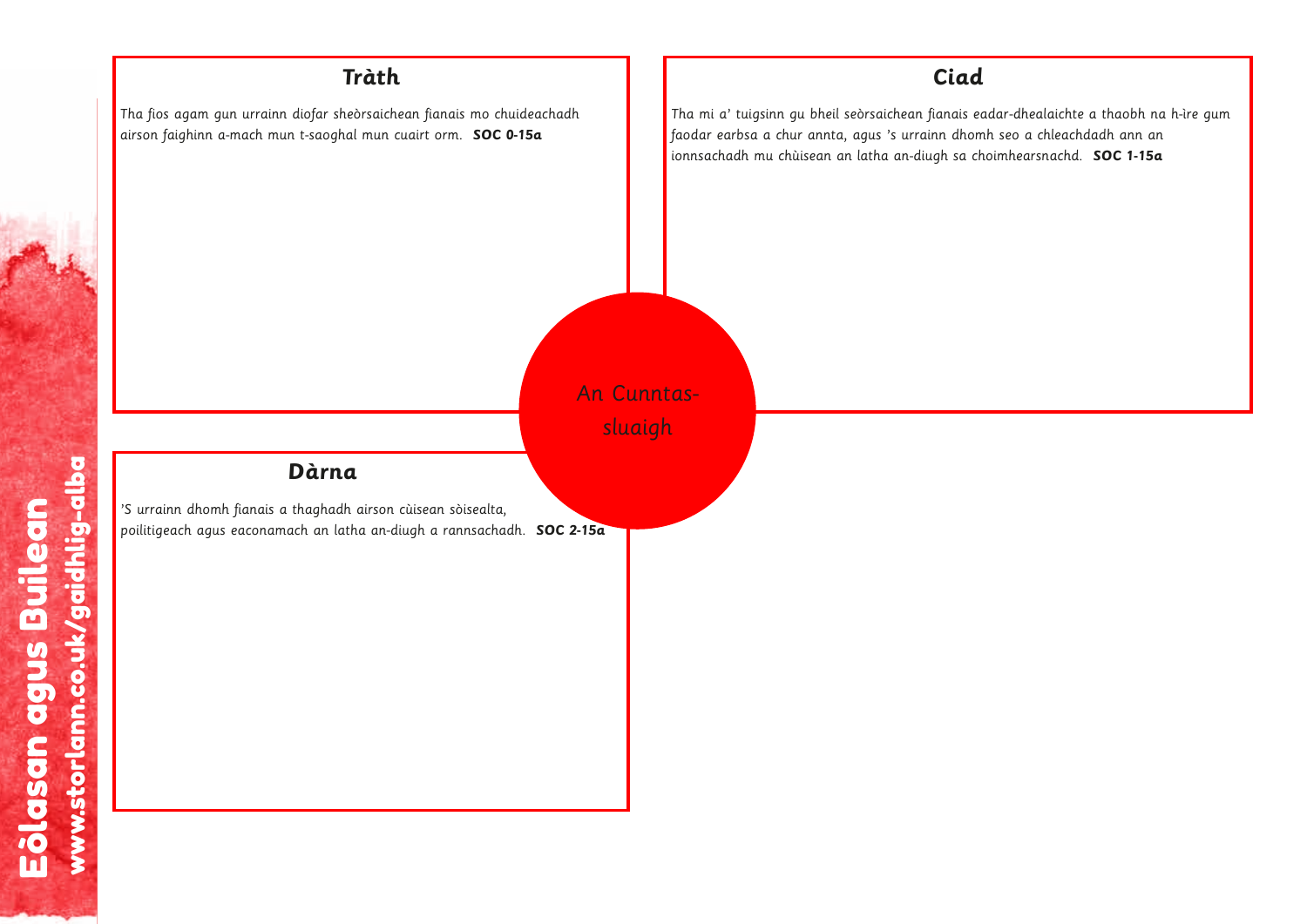Tha fios agam gu bheil diofar sheòrsaichean fianais ann a chuidicheas mi airson faighinn a-mach mun àm a dh'fhalbh. **SOC 0-01a**

Tha fios agam gun urrainn diofar sheòrsaichean fianais mo chuideachadh airson faighinn a-mach mun t-saoghal mun cuairt orm. **SOC 0-15a**

#### **Ciad**

Le bhith a' rannsachadh àiteachan agus obair-làimhe dhaoine agus gan ceangal ri àm ann an eachraidh, tha mi air eòlas fhaighinn mu na dòighean sam bi sinn a' cuimhneachadh agus a' gleidheadh eachdraidh na h-Alba. **SOC 1-02a**

Tha mi a' tuigsinn gu bheil seòrsaichean fianais eadar-dhealaichte a thaobh na h-ìre gum faodar earbsa a chur annta, agus 's urrainn dhomh seo a chleachdadh ann an ionnsachadh mu chùisean an latha an-diugh sa choimhearsnachd. **SOC 1-15a**

Ainmean agus Sloinnidhean Gàidhlig

w.storlan

#### **Dàrna**

'S urrainn dhomh fianais eachdraidheil a mhìneachadh bho dhiofar amannan, airson mo chuideachadh a' faighinn dealbh cheart de dhualchas na h-Alba agus den òrdugh anns an do thachair rudan. **SOC 2-02a u.**<br>eil a<br>do t ndraid<br>chadh<br>nns ai eolasan agus Builean agus Builean agus Builean ag an scríbhneoir a bhliain 1976.<br>Tagairtí  $has$ far<br>dhua<br>**-02a**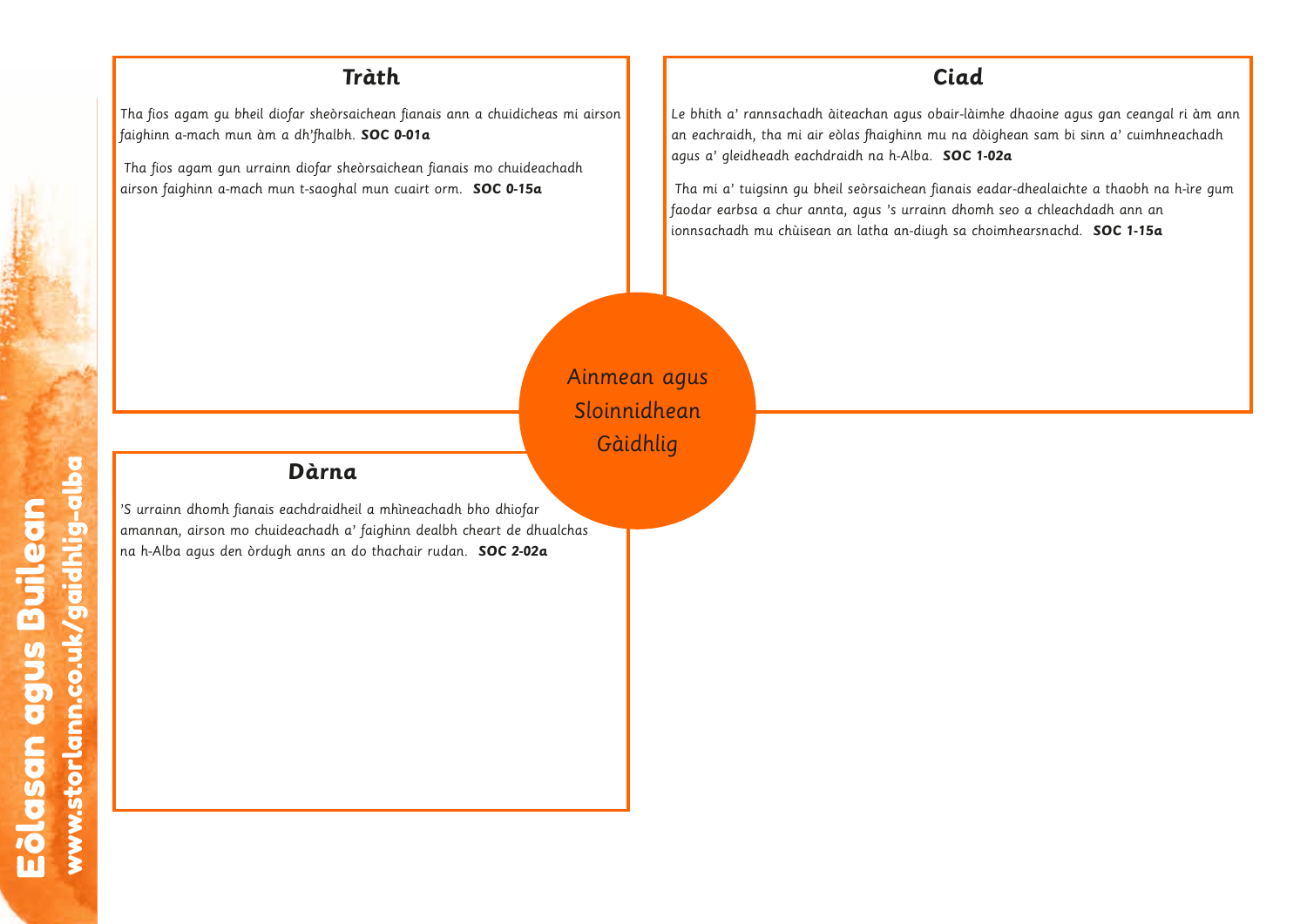

Eòlasan agus Builean Eòlasan agus Builean<br>www.storlann.co.uk/gaidhlig-alba w.storlann.co.uk/gaidhlig-alba Eòlasan agus Builean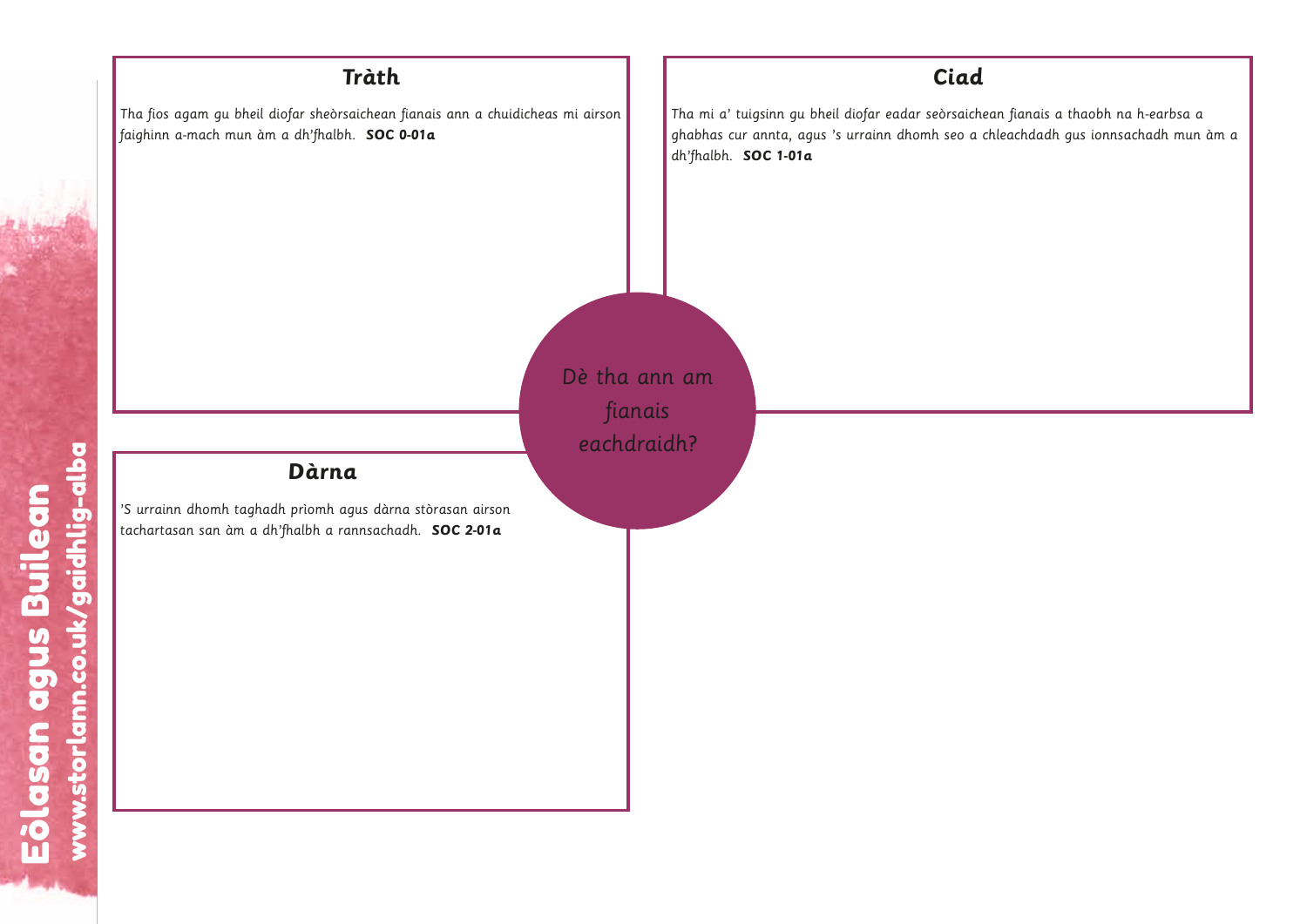

Eòlasan agus Builean www.storlann.co.uk/gaidhlig-alba Eōlasan agus Builean<br>www.storlann.co.uk/gaidhlig-alba w.storlann.co.uk/gaidhlig-alba Eòlasan agus Builean

w.storlann.co.uk/gaidhlig-albaan.co.uk/gaidhlig-albaan.co.uk/gaidhlig-albaan.co.uk/gaidhlig-albaan.co.uk/gaidh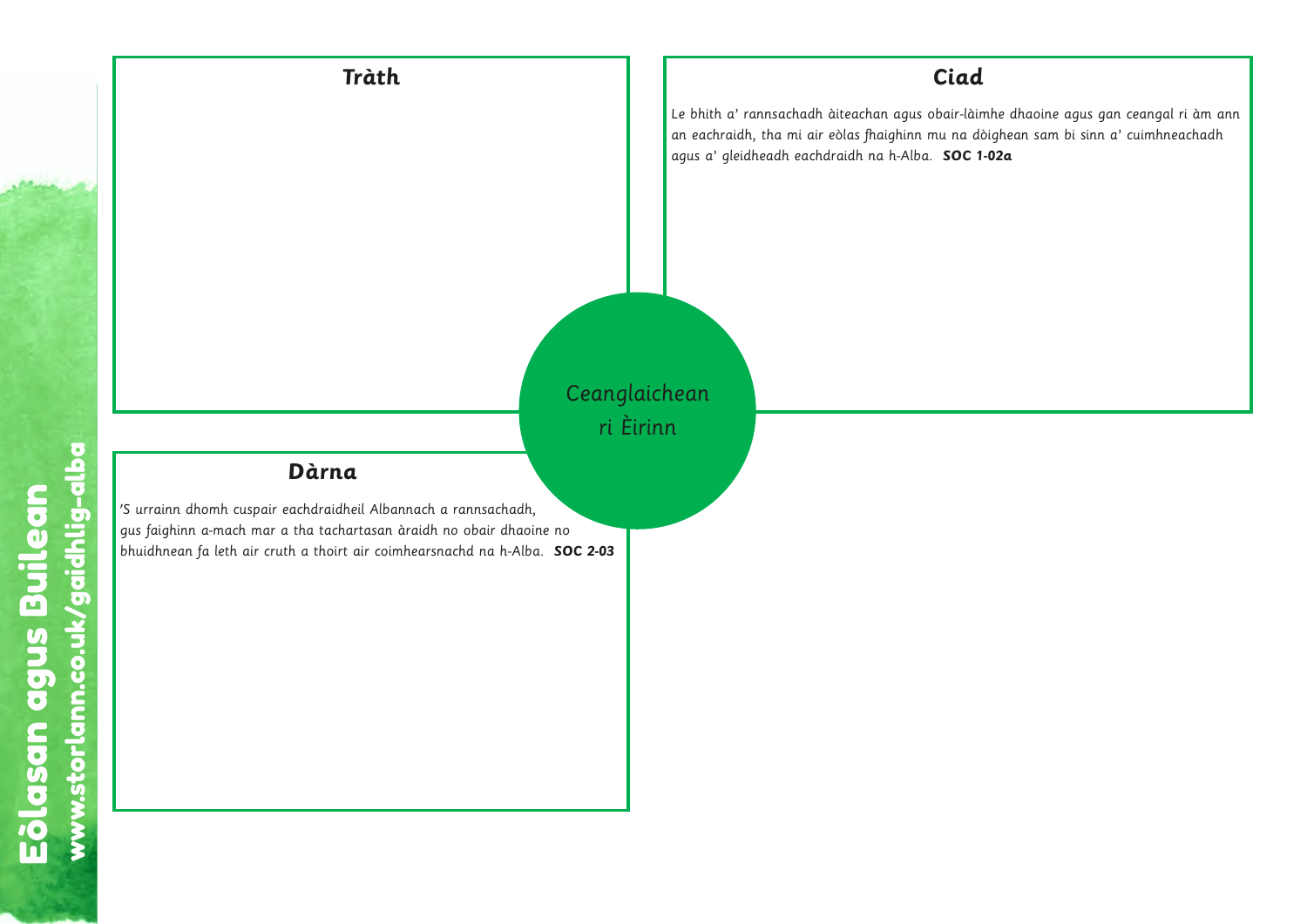### Dalriata

w.storlann.co.uk/gaidhlig-albaan.co.uk/gaidhlig-albaan.co.uk/gaidhlig-albaan.co.uk/gaidhlig-albaan.co.uk/gaidhlig-albaan.co.uk/gaidhlig-albaan.co.uk/gaidhlig-albaan.co.uk/gaidhlig-albaan.co.uk/gaidhlig-albaan.co.uk/gaidhli

#### **Dàrna**

'S urrainn dhomh fianais eachdraidheil a mhìneachadh bho dhiofar amannan, airson mo chuideachadh a' faighinn dealbh cheart de dhualchas na h-Alba agus den òrdugh anns an do thachair rudan. **SOC 2-02a** 

'S urrainn dhomh cuspair eachdraidheil Albannach a rannsachadh, gus faighinn a-mach mar a tha tachartasan àraidh no obair dhaoine no bhuidhnean fa leth air cruth a thoirt air coimhearsnachd na h-Alba. **SOC 2-03 a**<br>heil<br>a' fido<br>heil<br>dh nd nd chdrai<br>achad<br>anns (<br>chdrai<br>an àrannan s<br>ghinn<br>leth **u.storlann.co.uk**<br>U.storlann.com<br>U.storland<br>Labaidhlight<br>Albaidhlight.com achdra<br>eachac<br>anns<br>achdra<br>san àr<br>earsna w.storlann.co.uk/gaidhlig-albaan.co.uk/gaidhlig-albaan.co.uk/gaidhlig-albaan.co.uk/gaidhlig-albaan.co.uk/gaidh<br>Lig-albaan.co.uk/gaidhlig-albaan.co.uk/gaidhlig-albaan.co.uk/gaidhlig-albaan.co.uk/gaidhlig-albaan.co.uk/gaidh has<br>faighir<br>fa letl w.storland.com<br>diagram<br>albaa baada baada baada baada baada baada baada baada baada baada baada baada baada baada baada baada baada ba<br>albaa baada baada baada baada baada baada baada baada baada baada baada baada baada baad ofar<br>Palua<br>Ah, gu<br>Ah, guidhnec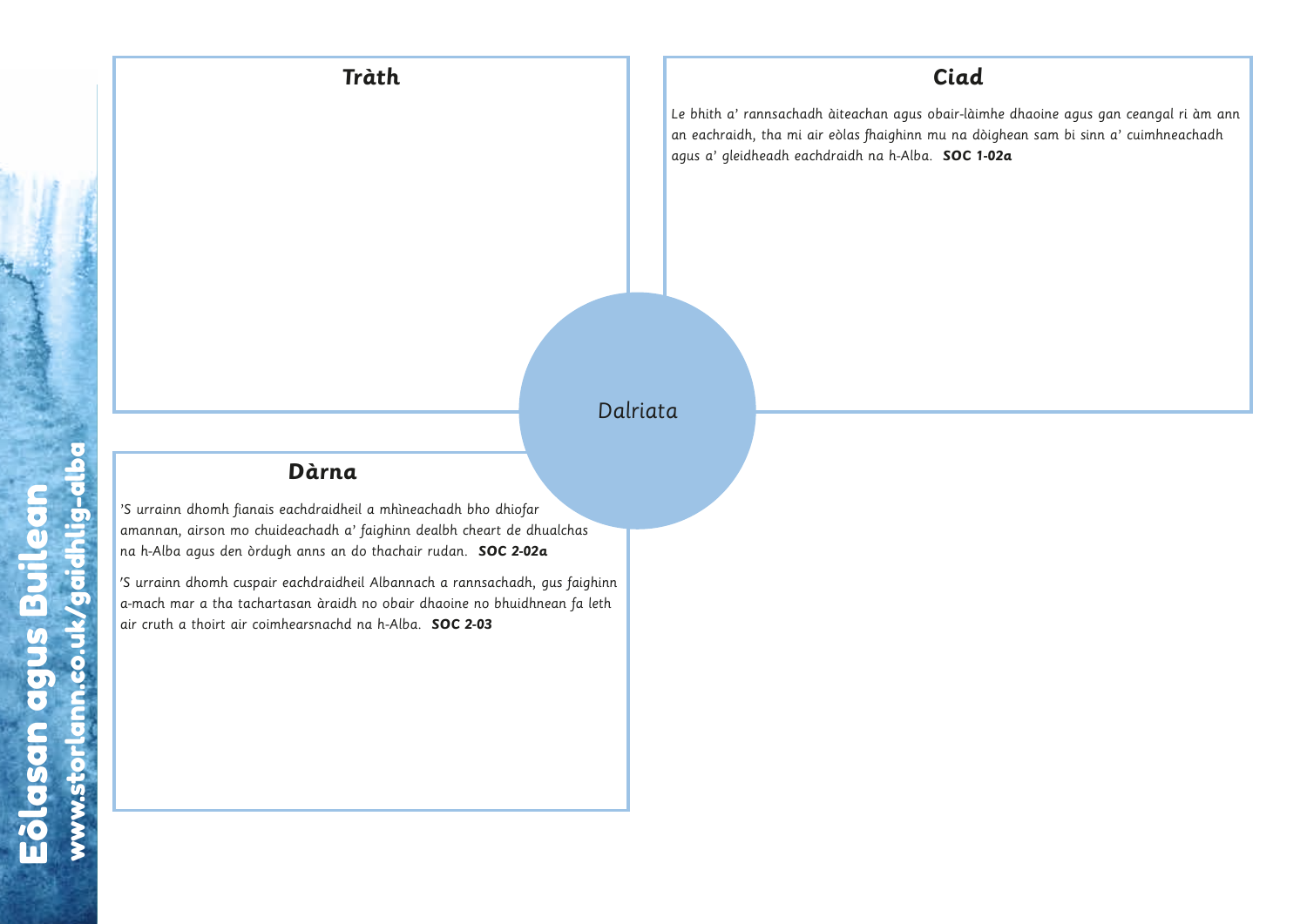

An dèidh neach cudromach a thaghadh bhon àm a dh'fhalbh, 's urrainn dhomh bruidhinn mu bhuaidh an gnìomhan, aig an àm sin agus on uair sin. **SOC 1-06a**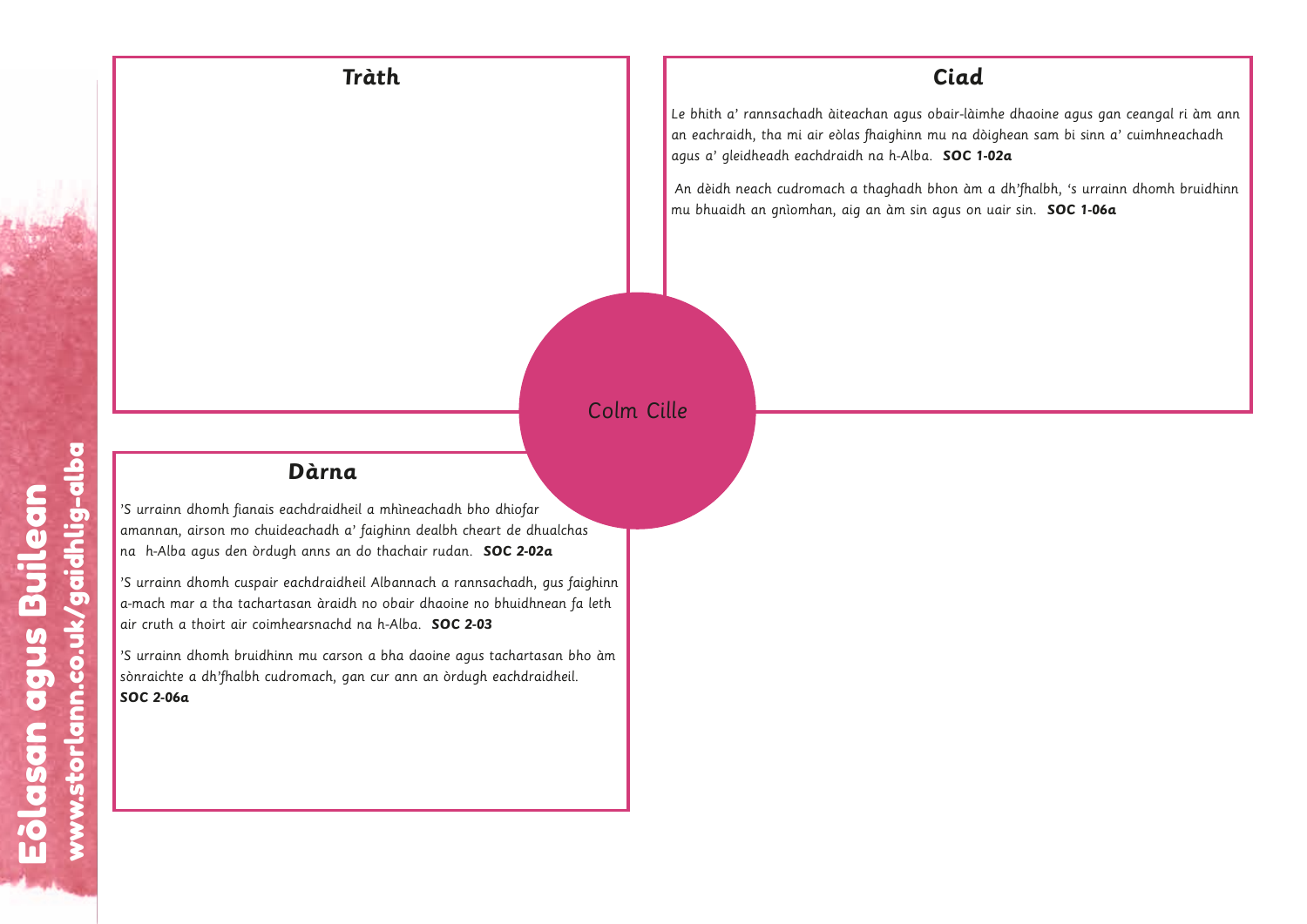**Tràth Ciad**

Le bhith a' rannsachadh àiteachan agus obair-làimhe dhaoine agus gan ceangal ri àm ann an eachdraidh, tha mi air eòlas fhaighinn mu na dòighean sam bi sinn a' cuimhneachadh agus a' gleidheadh eachdraidh na h-Alba. **SOC 1-02a**

w.storlann.co.uk/gaidhlig-albaan.co.uk/gaidhlig-albaan.co.uk/gaidhlig-albaan.co.uk/gaidhlig-albaan.co.uk/gaidhlig-albaan.co.uk/gaidhlig-albaan.co.uk/gaidhlig-albaan.co.uk/gaidhlig-albaan.co.uk/gaidhlig-albaan.co.uk/gaidhli

w.storlann.co.uk/gaidhlig-albaan.co.uk/gaidhlig-albaan.co.uk/gaidhlig-albaan.co.uk/gaidhlig-albaan.co.uk/gaidhlig-albaan.co.uk/gaidhlig-albaan.co.uk/gaidhlig-albaan.co.uk/gaidhlig-albaan.co.uk/gaidhlig-albaan.co.uk/gaidhli

w.storlann.co.uk/gaidhlig-albaan.co.uk/gaidhlig-albaan.co.uk/gaidhlig-albaan.co.uk/gaidhlig-albaan.co.uk/gaidhlig-albaan.co.uk/gaidhlig-albaan.co.uk/gaidhlig-albaan.co.uk/gaidhlig-albaan.co.uk/gaidhlig-albaan.co.uk/gaidhli

## Na Lochlannaich

ww

#### **Dàrna**

'S urrainn dhomh fianais eachdraidheil a mhìneachadh bho dhiofar amannan, airson mo chuideachadh a' faighinn dealbh cheart de dhualchas na h-Alba agus den òrdugh anns an do thachair rudan. **SOC 2-02a**

'S urrainn dhomh cuspair eachdraidheil Albannach a rannsachadh, gus faighinn a-mach mar a tha tachartasan àraidh no obair dhaoine no bhuidhnean fa leth air cruth a thoirt air coimhearsnachd na h-Alba. **SOC 2-03 urn**<br>Iraid<br>anns a<br>draid<br>ach,<br>ach, D<br>seach<br>uidean<br>ugh a<br>iireac<br>antasa<br>hinn m<br>cudron och.<br>Stor<br>Lightnig<br>and and albaan uualcha<br>**a**<br>gus faean fi<br>san blidheil.

'S urrainn dhomh bruidhinn mu carson a bha daoine agus tachartasan bho àm sònraichte a dh'fhalbh cudromach, gan cur ann an òrdugh eachdraidheil. **SOC 2-06a**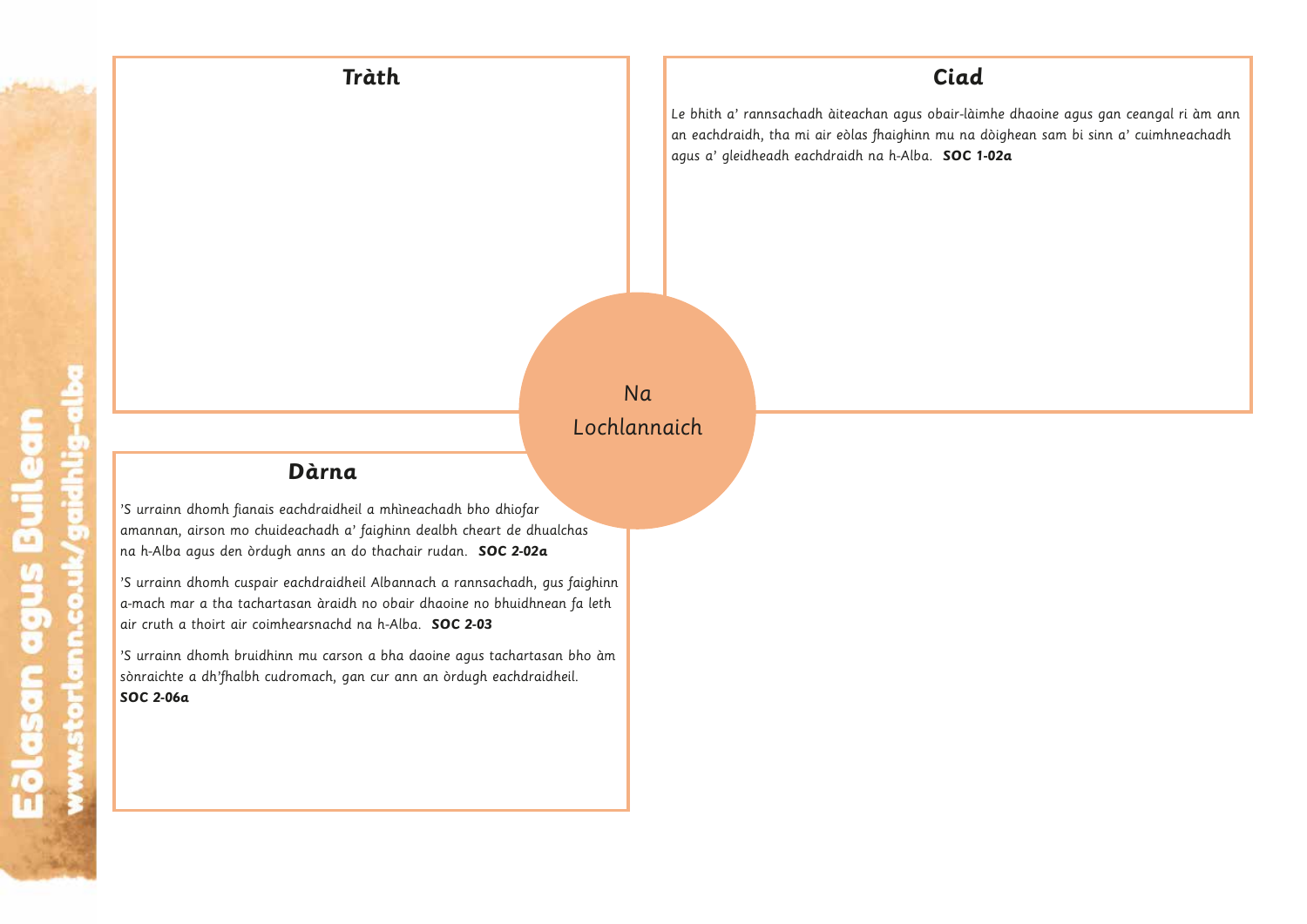

w.storlann.co.uk/gaidhlig-albaan.co.uk/gaidhlig-albaan.co.uk/gaidhlig-albaan.co.uk/gaidhlig-albaan.co.uk/gaidhlig-albaan.co.uk/gaidhlig-albaan.co.uk/gaidhlig-albaan.co.uk/gaidhlig-albaan.co.uk/gaidhlig-albaan.co.uk/gaidhli

w.storlann.co.uk/gaidhlig-albaan.co.uk/gaidhlig-albaan.co.uk/gaidhlig-albaan.co.uk/gaidhlig-albaan.co.uk/gaidhlig-albaan.co.uk/gaidhlig-albaan.co.uk/gaidhlig-albaan.co.uk/gaidhlig-albaan.co.uk/gaidhlig-albaan.co.uk/gaidhli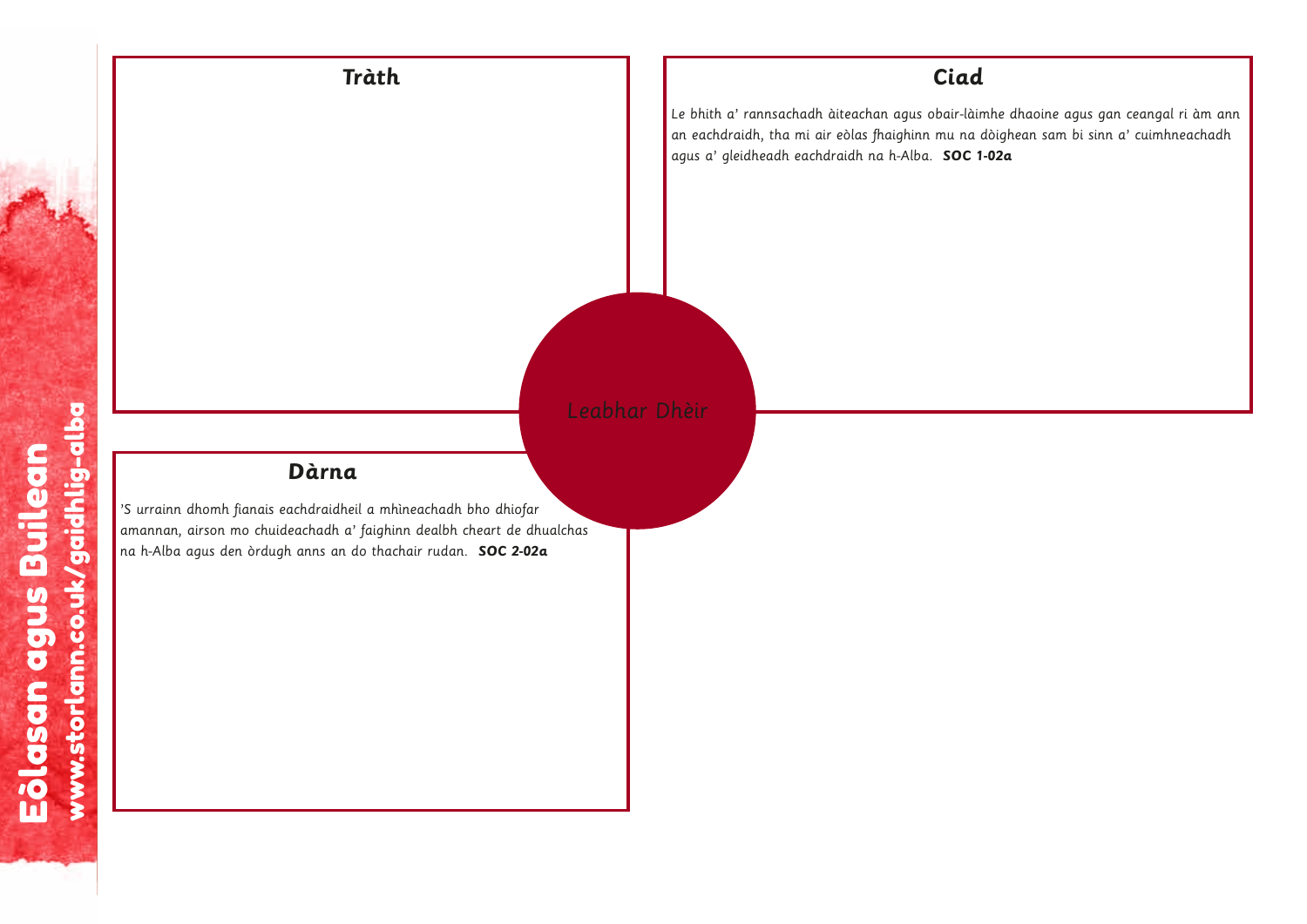

An dèidh neach cudromach a thaghadh bhon àm a dh'fhalbh, 's urrainn dhomh bruidhinn mu bhuaidh an gnìomhan, aig an àm sin agus on uair sin. **SOC 1-06a**

w.storlann.co.uk/gaidhlig-albaan.co.uk/gaidhlig-albaan.co.uk/gaidhlig-albaan.co.uk/gaidhlig-albaan.co.uk/gaidhlig-albaan.co.uk/gaidhlig-albaan.co.uk/gaidhlig-albaan.co.uk/gaidhlig-albaan.co.uk/gaidhlig-albaan.co.uk/gaidhli

w.storlann.co.uk/gaidhlig-albaan.co.uk/gaidhlig-albaan.co.uk/gaidhlig-albaan.co.uk/gaidhlig-albaan.co.uk/gaidhlig-albaan.co.uk/gaidhlig-albaan.co.uk/gaidhlig-albaan.co.uk/gaidhlig-albaan.co.uk/gaidhlig-albaan.co.uk/gaidhli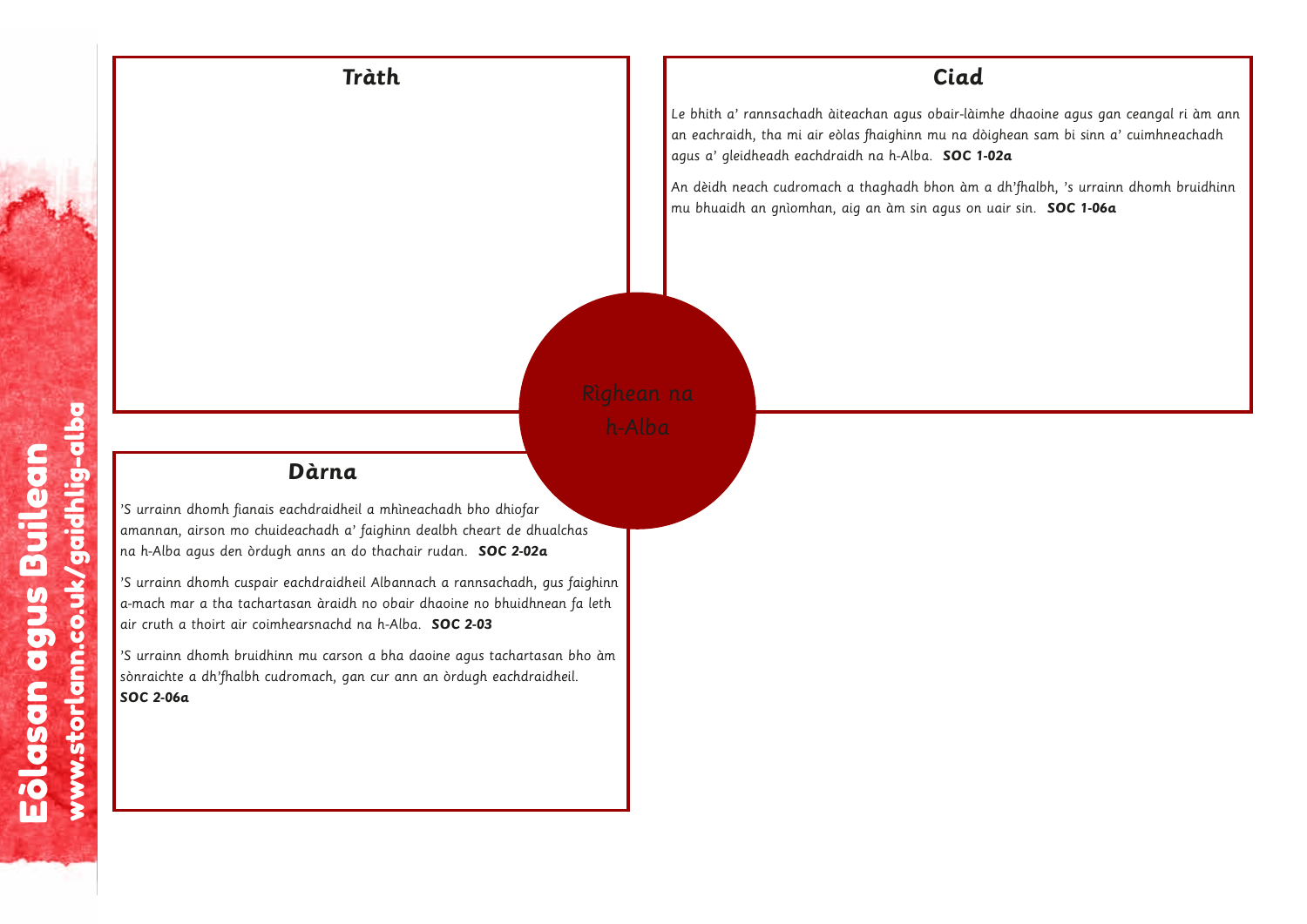

An dèidh neach cudromach a thaghadh bhon àm a dh'fhalbh, 's urrainn dhomh bruidhinn mu bhuaidh an gnìomhan, aig an àm sin agus on uair sin. **SOC 1-06a**

w.storlann.co.uk/gaidhlig-albaan.co.uk/gaidhlig-albaan.co.uk/gaidhlig-albaan.co.uk/gaidhlig-albaan.co.uk/gaidhlig-albaan.co.uk/gaidhlig-albaan.co.uk/gaidhlig-albaan.co.uk/gaidhlig-albaan.co.uk/gaidhlig-albaan.co.uk/gaidhli

w.storlann.co.uk/gaidhlig-albaan.co.uk/gaidhlig-albaan.co.uk/gaidhlig-albaan.co.uk/gaidhlig-albaan.co.uk/gaidhlig-albaan.co.uk/gaidhlig-albaan.co.uk/gaidhlig-albaan.co.uk/gaidhlig-albaan.co.uk/gaidhlig-albaan.co.uk/gaidhli

w.storlann.co.uk/gaidhlig-albaan.co.uk/gaidhlig-albaan.co.uk/gaidhlig-albaan.co.uk/gaidhlig-albaan.co.uk/gaidhlig-albaan.co.uk/gaidhlig-albaan.co.uk/gaidhlig-albaan.co.uk/gaidhlig-albaan.co.uk/gaidhlig-albaan.co.uk/gaidhli w.storlann.co.uk/gaidhlig-albaan.co.uk/gaidhlig-albaan.co.uk/gaidhlig-albaan.co.uk/gaidhlig-albaan.co.uk/gaidhlig-albaan.co.uk/gaidhlig-albaan.co.uk/gaidhlig-albaan.co.uk/gaidhlig-albaan.co.uk/gaidhlig-albaan.co.uk/gaidhli



 $\mathbf l$ 

'S urrainn dhomh fianais eachdraidheil a mhìneachadh bho dhiofar amannan, airson mo chuideachadh a' faighinn dealbh cheart de dhualchas na h-Alba agus den òrdugh anns an do thachair rudan. **SOC 2-02a**

'S urrainn dhomh cuspair eachdraidheil Albannach a rannsachadh, gus faighinn a-mach mar a tha tachartasan àraidh no obair dhaoine no bhuidhnean fa leth s<br>Eòlainn<br>Eileth<br>Colam nas<br>faighir<br>fa leth<br>bho àr<br>il.

'S urrainn dhomh bruidhinn mu carson a bha daoine agus tachartasan bho àm sònraichte a dh'fhalbh cudromach, gan cur ann an òrdugh eachdraidheil.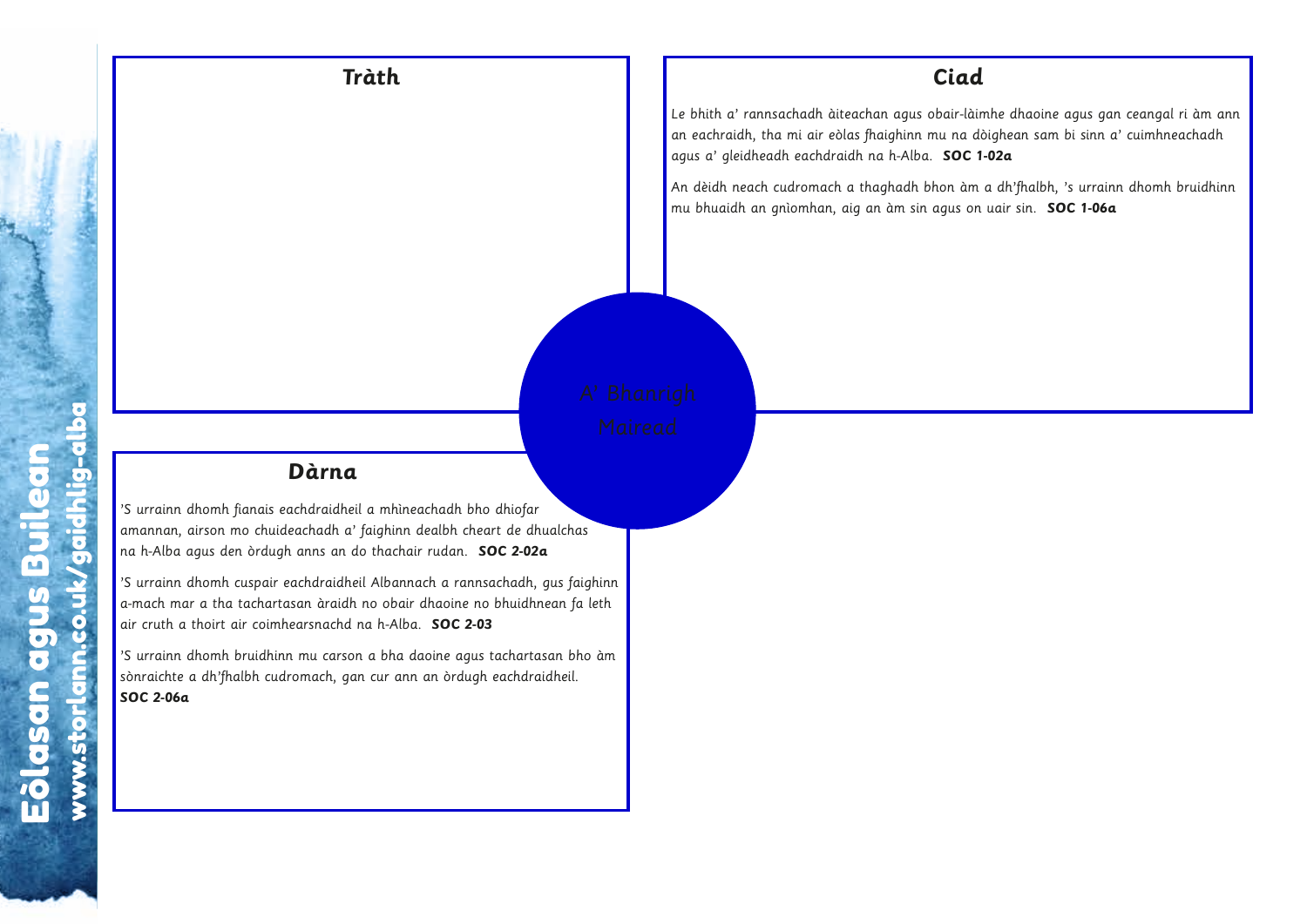Rannsaich mi mar a bha daoine beò san àm a dh'fhalbh, agus chleachd mi cluich mac-meanmnach gus sealltainn mar a bha am beatha eadar-dhealaichte bho mo bheatha fhìn agus beatha nan daoine mun cuairt orm. **SOC 0-04a**

#### **Ciad**

Le bhith a' rannsachadh àiteachan agus obair-làimhe dhaoine agus gan ceangal ri àm ann an eachraidh, tha mi air eòlas fhaighinn mu na dòighean sam bi sinn a' cuimhneachadh agus a' gleidheadh eachdraidh na h-Alba. **SOC 1-02a**

'S urrainn dhomh coimeas a dhèanamh eadar pàirtean de bheatha làitheil dhaoine san àm a dh'fhalbh agus mo bheatha fhìn, a' cleachdadh fianais eachdraidheil no m' eòlas air a bhith ag ath-chruthachadh suidheachadh eachdraidheil. **SOC 1-04a**

w.storlann.co.uk/gaidhlig-albaan.co.uk/gaidhlig-albaan.co.uk/gaidhlig-albaan.co.uk/gaidhlig-albaan.co.uk/gaidhlig-albaan.co.uk/gaidhlig-albaan.co.uk/gaidhlig-albaan.co.uk/gaidhlig-albaan.co.uk/gaidhlig-albaan.co.uk/gaidhli

w.storlann.co.uk/gaidhlig-albaan.co.uk/gaidhlig-albaan.co.uk/gaidhlig-albaan.co.uk/gaidhlig-albaan.co.uk/gaidhlig-albaan.co.uk/gaidhlig-albaan.co.uk/gaidhlig-albaan.co.uk/gaidhlig-albaan.co.uk/gaidhlig-albaan.co.uk/gaidhli

w.storlann.co.uk/gaidhlig-albaan.co.uk/gaidhlig-albaan.co.uk/gaidhlig-albaan.co.uk/gaidhlig-albaan.co.uk/gaidhlig-albaan.co.uk/gaidhlig-albaan.co.uk/gaidhlig-albaan.co.uk/gaidhlig-albaan.co.uk/gaidhlig-albaan.co.uk/gaidhli

w.storlann.co.uk/gaidhlig-albaan.co.uk/gaidhlig-albaan.co.uk/gaidhlig-albaan.co.uk/gaidhlig-albaan.co.uk/gaidhlig-albaan.co.uk/gaidhlig-albaan.co.uk/gaidhlig-albaan.co.uk/gaidhlig-albaan.co.uk/gaidhlig-albaan.co.uk/gaidhli w.storlann.co.uk/gaidhlig-albaan.co.uk/gaidhlig-albaan.co.uk/gaidhlig-albaan.co.uk/gaidhlig-albaan.co.uk/gaidhlig-albaan.co.uk/gaidhlig-albaan.co.uk/gaidhlig-albaan.co.uk/gaidhlig-albaan.co.uk/gaidhlig-albaan.co.uk/gaidhli

w.storlann.co.uk/gaidhlig-albaEòlasan agus Builean

# Cinnidhean idh<br>.co.uk<br>.co.uk w.<br>a<br>a<br>a<br>a<br>baidh

ww

#### **Dàrna**

'S urrainn dhomh fianais eachdraidheil a mhìneachadh bho dhiofar amannan, airson mo chuideachadh a' faighinn dealbh cheart de dhualchas na h-Alba agus den òrdugh anns an do thachair rudan. **SOC 2-02a a**<br>heil a' fido<br>lheil and numh<br>hìn, nagino. **u.d.**<br>Unexuality dheil<br>Albaidh hd r<br>Albaidhigh<br>Sampson **urn**<br>Iraid<br>Ins a<br>draidha d<br>Albach<br>I can

'S urrainn dhomh cuspair eachdraidheil Albannach a rannsachadh, gus faighinn a-mach mar a tha tachartasan àraidh no obair dhaoine no bhuidhnean fa leth air cruth a thoirt air coimhearsnachd na h-Alba. **SOC 2-03**

'S urrainn dhomh coimeas a dhèanamh eadar dòigh-beatha an t-sluaigh san àm a dh'fhalbh agus na mo latha fhìn, agus pàirt a ghabhail ann an còmhradh air na dòighean sa bheil iad coltach agus aocoltach ri chèile. **SOC 2-04a** s<br>Eòlann<br>an<br>Aradh<br>o àm inr<br>inn<br>inn<br>ith<br>adh

'S urrainn dhomh bruidhinn mu carson a bha daoine agus tachartasan bho àm sònraichte a dh'fhalbh cudromach, gan cur ann an òrdugh eachdraidheil.<br><mark>SOC 2-06a</mark> **SOC 2-06a Dàri**<br>Chdrai<br>achad<br>anns d<br>chèan<br>dhèan<br>latha<br>colta<br>mu co<br>mach **Particular agus Builean**<br>
Surrainn dhomh fianais eachdraidheil a mhineachadh bho dhiofar<br>
amannan, airson mo chuideachadh a' faighinn deabh cheart de dhualchas<br>
na h-Alba agus den òrdugh anns an do thachair rudan. **SOC 2-Dàr**<br>achdra<br>eachar<br>anns achdra<br>a dhèid<br>a dhèid<br>a lunu c<br>unu comacl has<br>faighi<br>fa let<br>h san<br>mhrao<br>**4a**<br>bho à<br>il. **D**<br>seach<br>uidean<br>ugh a<br>ireac<br>artasa<br>mheal<br>as a c<br>umo ll<br>id d<br>hinn m<br>cudron alchas<br>us faig<br>uigh sc<br>inh<br>**.04a**<br>an bheil.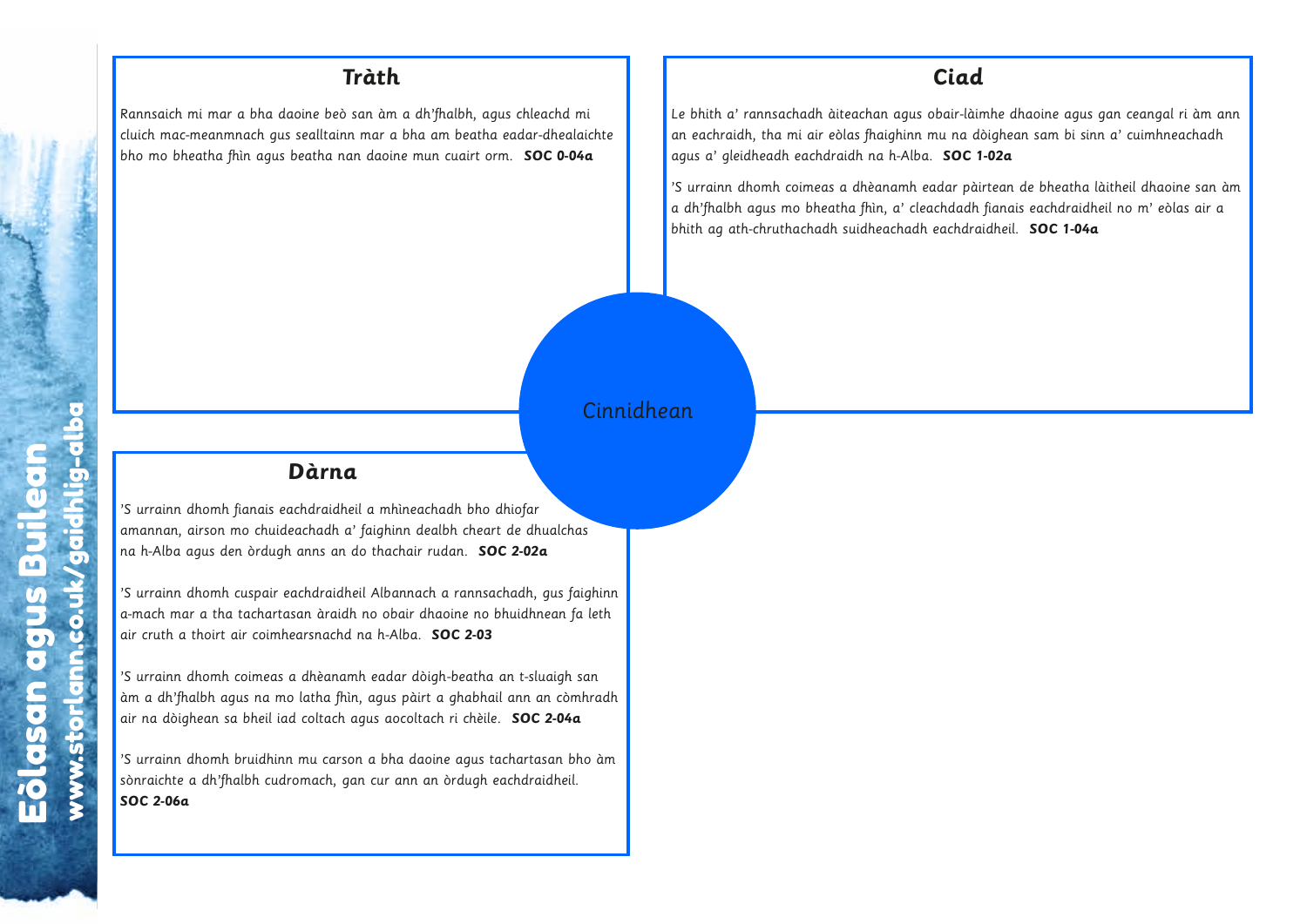'S urrainn dhomh ceangal pearsanta a dhèanamh ris an àm a dh'fhalbh le bhith a' rannsachadh rudan no ìomhaighean co-cheangailte ri daoine cudromach no ri tachartasan sònraichte nam bheatha. **SOC 0-02a**

Rannsaich mi mar a bha daoine beò san àm a dh'fhalbh, agus chleachd mi cluich mac-meanmnach gus sealltainn mar a bha am beatha eadar-dhealaichte bho mo bheatha fhìn agus beatha nan daoine mun cuairt orm. **SOC 0-04a**

#### **Ciad**

Le bhith a' rannsachadh àiteachan agus obair-làimhe dhaoine agus gan ceangal ri àm ann an eachraidh, tha mi air eòlas fhaighinn mu na dòighean sam bi sinn a' cuimhneachadh agus a' gleidheadh eachdraidh na h-Alba. **SOC 1-02a**

'S urrainn dhomh fianais a chleachdadh airson cur ri chèile sgeulachd àite no neach a tha ainmeil ann an eachdraidh ionadail. **SOC 1-03a**

'S urrainn dhomh coimeas a dhèanamh eadar pàirtean de bheatha làitheil dhaoine san àm a dh'fhalbh agus mo bheatha fhìn, a' cleachdadh fianais eachdraidheil no m' eòlas air a bhith ag ath-chruthachadh suidheachadh eachdraidheil. **SOC 1-04a**

w.storlann.co.uk/gaidhlig-albaan.co.uk/gaidhlig-albaan.co.uk/gaidhlig-albaan.co.uk/gaidhlig-albaan.co.uk/gaidhlig-albaan.co.uk/gaidhlig-albaan.co.uk/gaidhlig-albaan.co.uk/gaidhlig-albaan.co.uk/gaidhlig-albaan.co.uk/gaidhli

w.storlann.co.uk/gaidhlig-albaan.co.uk/gaidhlig-albaan.co.uk/gaidhlig-albaan.co.uk/gaidhlig-albaan.co.uk/gaidhlig-albaan.co.uk/gaidhlig-albaan.co.uk/gaidhlig-albaan.co.uk/gaidhlig-albaan.co.uk/gaidhlig-albaan.co.uk/gaidhli

An dèidh cruth-tìre mo sgìre ionadail a rannsachadh,'s urrainn dhomh innse mu na diofar dhòighean a tha am fearann air a chleachdadh. **SOC 1-13a**

w.storlann.co.uk/gaidhlig-albaan.co.uk/gaidhlig-albaan.co.uk/gaidhlig-albaan.co.uk/gaidhlig-albaan.co.uk/gaidhlig-albaan.co.uk/gaidhlig-albaan.co.uk/gaidhlig-albaan.co.uk/gaidhlig-albaan.co.uk/gaidhlig-albaan.co.uk/gaidhli

w.storlann.co.uk/gaidhlig-albaan.co.uk/gaidhlig-albaan.co.uk/gaidhlig-albaan.co.uk/gaidhlig-albaan.co.uk/gaidhlig-albaan.co.uk/gaidhlig-albaan.co.uk/gaidhlig-albaan.co.uk/gaidhlig-albaan.co.uk/gaidhlig-albaan.co.uk/gaidhli

# Beatha anns na Glinn Gli<br>.<br>.

ww

#### **Dàrna**

'S urrainn dhomh fianais eachdraidheil a mhìneachadh bho dhiofar amannan, airson mo chuideachadh a' faighinn dealbh cheart de dhualchas na h-Alba agus den òrdugh anns an do thachair rudan. **SOC 2-02a**

'S urrainn dhomh cuspair eachdraidheil Albannach a rannsachadh, gus faighinn a-mach mar a tha tachartasan àraidh no obair dhaoine no bhuidhnean fa leth air cruth a thoirt air coimhearsnachd na h-Alba. **SOC 2-03 a**<br>heil<br>a' fido<br>heil<br>dh n<br>amh<br>agu<br>jus c **Dàri**<br>Chdrai<br>achad<br>ann àrann an àrann an àrann an àrann an àrann an àrann an àrann an àrann an dhèan<br>an fhìn **Establean agus Builean agus Builean a** mhineachadh bho dhiofar<br>
<sup>25</sup> urrainn dhomh pianais eachdraidheil a mhineachadh bho dhiofar<br>
na h-Alba agus den òrdugh anns an do thachair rudan. **SOC 2-02a**<br>
<sup>25</sup> urrainn dhomh cusp manus and the matter of the matter of the matter of the matter of the dividend and the state of the dividends of the matter and the matter of the dividends and the matter of the dividends and the matter of the dividends an **urn**<br>Iraid<br>Ins a<br>draic àrai<br>Ann,<br>Phìn,<br>ch ag **D**<br>Seach<br>uidean<br>ugh a<br>ir eacl<br>artasa<br>as a c<br>latha<br>d colta<br>d colta n.co.uk<br>istori<br>istorian<br>istorian uualcha<br>**a**<br>gus fa<br>laigh :<br>dimhra<br>**44** 

'S urrainn dhomh coimeas a dhèanamh eadar dòigh-beatha an t-sluaigh san àm a dh'fhalbh agus na mo latha fhìn, agus pàirt a ghabhail ann an còmhradh air na dòighean sa bheil iad coltach agus aocoltach ri chèile. **SOC 2-04a** s<br>Eòlann<br>Leth<br>Buileann am air

ww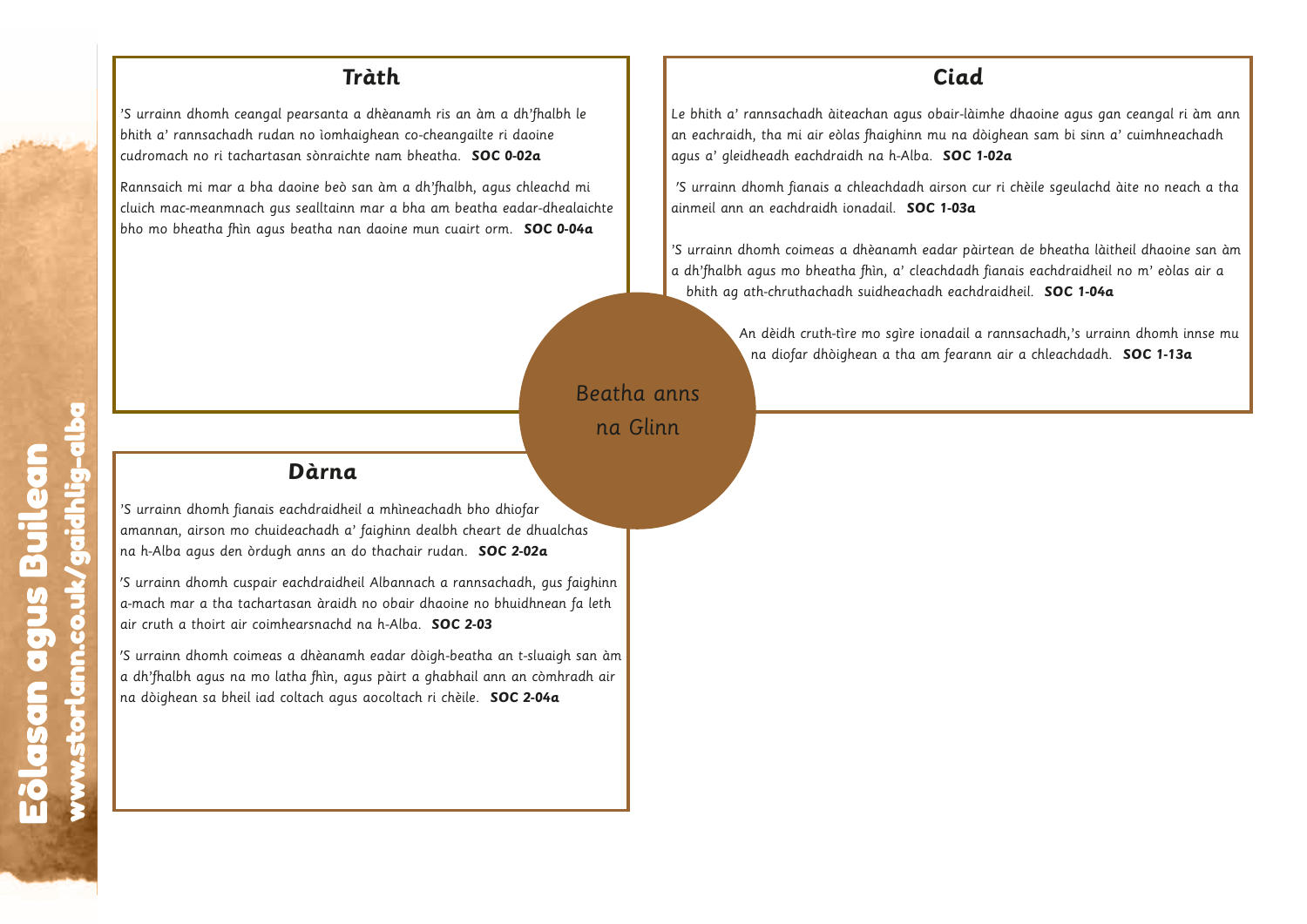'S urrainn dhomh ceangal pearsanta a dhèanamh ris an àm a dh'fhalbh le bhith a' rannsachadh rudan no ìomhaighean co-cheangailte ri daoine cudromach no ri tachartasan sònraichte nam bheatha. **SOC 0-02a**

Rannsaich mi mar a bha daoine beò san àm a dh'fhalbh, agus chleachd mi cluich mac-meanmnach gus sealltainn mar a bha am beatha eadar-dhealaichte bho mo bheatha fhìn agus beatha nan daoine mun cuairt orm. **SOC 0-04a**

#### **Ciad**

Le bhith a' rannsachadh àiteachan agus obair-làimhe dhaoine agus gan ceangal ri àm ann an eachraidh, tha mi air eòlas fhaighinn mu na dòighean sam bi sinn a' cuimhneachadh agus a' gleidheadh eachdraidh na h-Alba. **SOC 1-02a**

'S urrainn dhomh coimeas a dhèanamh eadar pàirtean de bheatha làitheil dhaoine san àm a dh'fhalbh agus mo bheatha fhìn, a' cleachdadh fianais eachdraidheil no m' eòlas air a bhith ag ath-chruthachadh suidheachadh eachdraidheil. **SOC 1-04a**

w.storlann.co.uk/gaidhlig-albaan.co.uk/gaidhlig-albaan.co.uk/gaidhlig-albaan.co.uk/gaidhlig-albaan.co.uk/gaidhlig-albaan.co.uk/gaidhlig-albaan.co.uk/gaidhlig-albaan.co.uk/gaidhlig-albaan.co.uk/gaidhlig-albaan.co.uk/gaidhli

w.storlann.co.uk/gaidhlig-albaan.co.uk/gaidhlig-albaan.co.uk/gaidhlig-albaan.co.uk/gaidhlig-albaan.co.uk/gaidhlig-albaan.co.uk/gaidhlig-albaan.co.uk/gaidhlig-albaan.co.uk/gaidhlig-albaan.co.uk/gaidhlig-albaan.co.uk/gaidhli w.storlann.co.uk/gaidhlig-albaan.co.uk/gaidhlig-albaan.co.uk/gaidhlig-albaan.co.uk/gaidhlig-albaan.co.uk/gaidhlig-albaan.co.uk/gaidhlig-albaan.co.uk/gaidhlig-albaan.co.uk/gaidhlig-albaan.co.uk/gaidhlig-albaan.co.uk/gaidhli

# Aodach da<br>.<br>.

#### **Dàrna**

'S urrainn dhomh fianais eachdraidheil a mhìneachadh bho dhiofar amannan, airson mo chuideachadh a' faighinn dealbh cheart de dhualchas na h-Alba agus den òrdugh anns an do thachair rudan. **SOC 2-02a**

'S urrainn dhomh coimeas a dhèanamh eadar dòigh-beatha an t-sluaigh san àm a dh'fhalbh agus na mo latha fhìn, agus pàirt a ghabhail ann an còmhradh air na dòighean sa bheil iad coltach agus aocoltach ri chèile. **SOC 2-04a a**<br>heil<br>anh indo<br>amh hìn, agi **Dàri**<br>Chdrai<br>achad<br>anns dhèa<br>latha<br>colta s<br>an<br>Inradh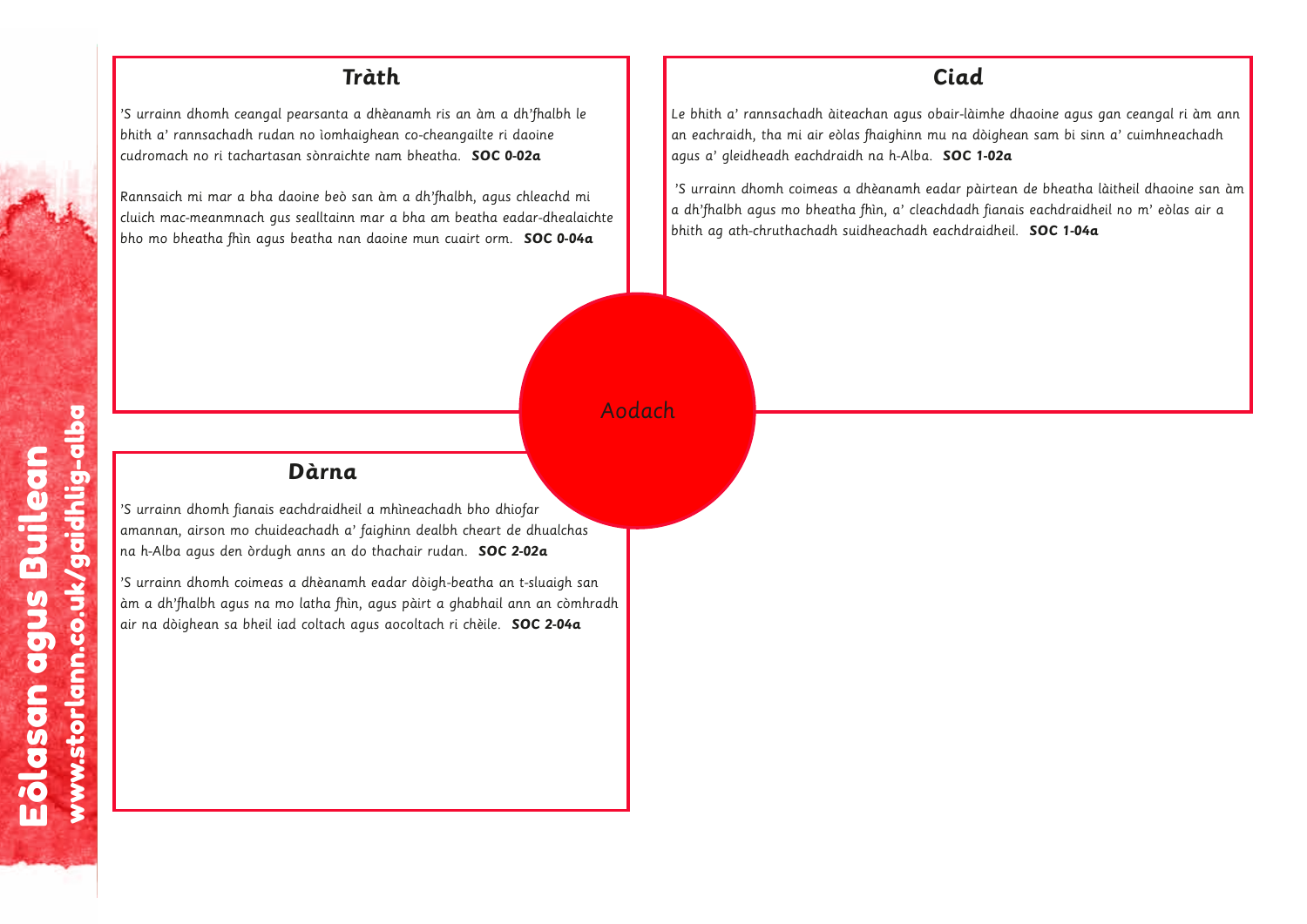'S urrainn dhomh ceangal pearsanta a dhèanamh ris an àm a dh'fhalbh le bhith a' rannsachadh rudan no ìomhaighean co-cheangailte ri daoine cudromach no ri tachartasan sònraichte nam bheatha. **SOC 0-02a**

Rannsaich mi mar a bha daoine beò san àm a dh'fhalbh, agus chleachd mi cluich mac-meanmnach gus sealltainn mar a bha am beatha eadar-dhealaichte bho mo bheatha fhìn agus beatha nan daoine mun cuairt orm. **SOC 0-04a**

#### **Ciad**

Le bhith a' rannsachadh àiteachan agus obair-làimhe dhaoine agus gan ceangal ri àm ann an eachraidh, tha mi air eòlas fhaighinn mu na dòighean sam bi sinn a' cuimhneachadh agus a' gleidheadh eachdraidh na h-Alba. **SOC 1-02a** 

'S urrainn dhomh coimeas a dhèanamh eadar pàirtean de bheatha làitheil dhaoine san àm a dh'fhalbh agus mo bheatha fhìn, a' cleachdadh fianais eachdraidheil no m' eòlas air a bhith ag ath-chruthachadh suidheachadh eachdraidheil. **SOC 1-04a** 

w.storland.co.uk/gaidhlig-albaan.co.uk/gaidhlig-albaan.co.uk/gaidhlig-albaan.co.uk/gaidhlig-albaan.co.uk/gaidhlig-albaan.co.uk/gaidhlig-albaan.co.uk/gaidhlig-albaan.co.uk/gaidhlig-albaan.co.uk/gaidhlig-albaan.co.uk/gaidhli

w.storland.co.uk/gaidhlig-albaan.co.uk/gaidhlig-albaan.co.uk/gaidhlig-albaan.co.uk/gaidhlig-albaan.co.uk/gaidhlig-albaan.co.uk/gaidhlig-albaan.co.uk/gaidhlig-albaan.co.uk/gaidhlig-albaan.co.uk/gaidhlig-albaan.co.uk/gaidhli

w.storland.co.uk/gaidhlig-albaan.co.uk/gaidhlig-albaan.co.uk/gaidhlig-albaan.co.uk/gaidhlig-albaan.co.uk/gaidhlig-albaan.co.uk/gaidhlig-albaan.co.uk/gaidhlig-albaan.co.uk/gaidhlig-albaan.co.uk/gaidhlig-albaan.co.uk/gaidhli

w.storlann.co.uk/gaidhlig-albaan.co.uk/gaidhlig-albaan.co.uk/gaidhlig-albaan.co.uk/gaidhlig-albaan.co.uk/gaidhlig-albaan.co.uk/gaidhlig-albaan.co.uk/gaidhlig-albaan.co.uk/gaidhlig-albaan.co.uk/gaidhlig-albaan.co.uk/gaidhli

w.storland.co.uk/gaidhlig-albaan.co.uk/gaidhlig-albaan.co.uk/gaidhlig-albaan.co.uk/gaidhlig-albaan.co.uk/gaidhlig-albaan.co.uk/gaidhlig-albaan.co.uk/gaidhlig-albaan.co.uk/gaidhlig-albaan.co.uk/gaidhlig-albaan.co.uk/gaidhli

# Armachd nac<br>.<br>. ma<br>.<br>.

l,

ww

#### **Dàrna**

'S urrainn dhomh fianais eachdraidheil a mhìneachadh bho dhiofar amannan, airson mo chuideachadh a' faighinn dealbh cheart de dhualchas na h-Alba agus den òrdugh anns an do thachair rudan. **SOC 2-02a**

ww

'S urrainn dhomh coimeas a dhèanamh eadar dòigh-beatha an t-sluaigh san àm a dh'fhalbh agus na mo latha fhìn, agus pàirt a ghabhail ann an còmhradh air na dòighean sa bheil iad coltach agus aocoltach ri chèile. **SOC 2-04a a**<br>heil<br>anh indo<br>amh hìn, agi **Dàri**<br>Chdrai<br>achad<br>anns dhèa<br>latha<br>colta s<br>an<br>Inradh **Dàrna**<br>
Sa urrainn dhomh fianais eachdraidheil a mhineachadh bho dhiofar<br>
amannan, airson mo chuideadhadh a' faighinn deabh cheart de dhualchas<br>
na h-Alba agus den òrdugh anns an do thachair rudan. SOC 2-02a<br>
Sa urrainn d **u.**<br>Eil a<br>i' fai do t<br>mh e an, a<br>agus **àrn**<br>ndraid<br>chadh<br>nns an<br>dhèan<br>atha f<br>coltach esan<br>Eolasan agus Builean<br>Builean<br>Builean thas<br>h sa<br>bmh<br>**4a** pfar<br>Palua<br>E-sluai<br>In an an COC 2-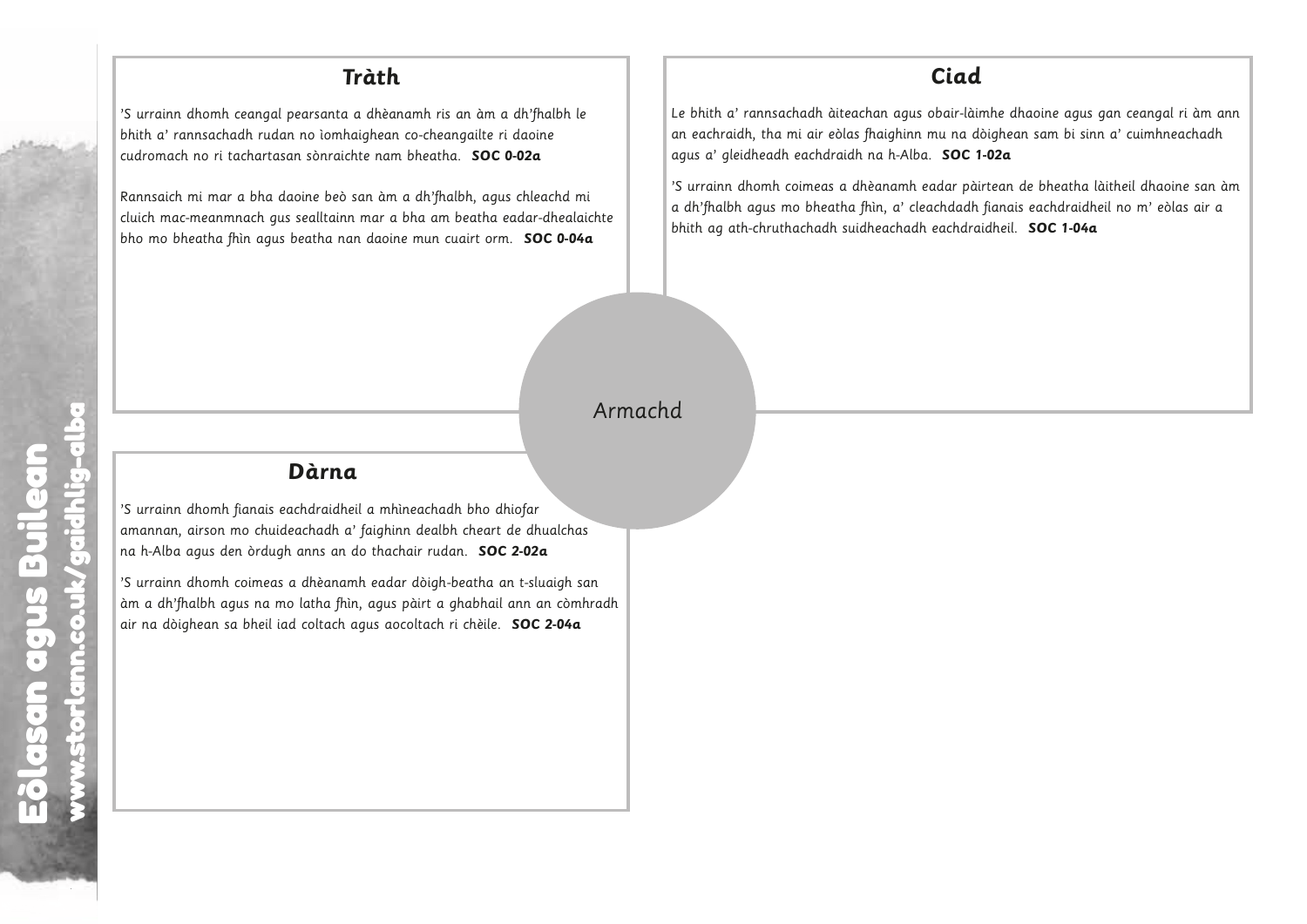#### **Tràth Ciad**

Le bhith a' rannsachadh àiteachan agus obair-làimhe dhaoine agus gan ceangal ri àm ann an eachraidh, tha mi air eòlas fhaighinn mu na dòighean sam bi sinn a' cuimhneachadh agus a' gleidheadh eachdraidh na h-Alba. **SOC 1-02a**

w.storlann.co.uk/gaidhlig-albaan.co.uk/gaidhlig-albaan.co.uk/gaidhlig-albaan.co.uk/gaidhlig-albaan.co.uk/gaidhlig-albaan.co.uk/gaidhlig-albaan.co.uk/gaidhlig-albaan.co.uk/gaidhlig-albaan.co.uk/gaidhlig-albaan.co.uk/gaidhli

w.storlann.co.uk/gaidhlig-albaan.co.uk/gaidhlig-albaan.co.uk/gaidhlig-albaan.co.uk/gaidhlig-albaan.co.uk/gaidhlig-albaan.co.uk/gaidhlig-albaan.co.uk/gaidhlig-albaan.co.uk/gaidhlig-albaan.co.uk/gaidhlig-albaan.co.uk/gaidhli w.storlann.co.uk/gaidhlig-albaan.co.uk/gaidhlig-albaan.co.uk/gaidhlig-albaan.co.uk/gaidhlig-albaan.co.uk/gaidhlig-albaan.co.uk/gaidhlig-albaan.co.uk/gaidhlig-albaan.co.uk/gaidhlig-albaan.co.uk/gaidhlig-albaan.co.uk/gaidhli

Na Gàidheil agus na Goill na<br>.<br>.

#### **Dàrna**

'S urrainn dhomh fianais eachdraidheil a mhìneachadh bho dhiofar amannan, airson mo chuideachadh a' faighinn dealbh cheart de dhualchas na h-Alba agus den òrdugh anns an do thachair rudan. **SOC 2-02a a**<br>heil<br>a' fido<br>lheil<br>dh na son<br>gan Eòlasan agus Builean **urn**<br>raid<br>adh ns al<br>draich<br>u car<br>u carh, D<br>Seach<br>uideac<br>ugh aireacl<br>ireach<br>hinn m<br>udron

'S urrainn dhomh cuspair eachdraidheil Albannach a rannsachadh, gus faighinn a-mach mar a tha tachartasan àraidh no obair dhaoine no bhuidhnean fa leth air cruth a thoirt air coimhearsnachd na h-Alba. **SOC 2-03** s<br>Eòlainn<br>Builean<br>Builean **Estable de la controlata de la controlata de la controlata de la controlata de la controlata de la controlata de la controlata de la controlata de la controlata de la controlata de la controlata de la controlata de la con** 

'S urrainn dhomh bruidhinn mu carson a bha daoine agus tachartasan bho àm sònraichte a dh'fhalbh cudromach, gan cur ann an òrdugh eachdraidheil. **SOC 2-06a**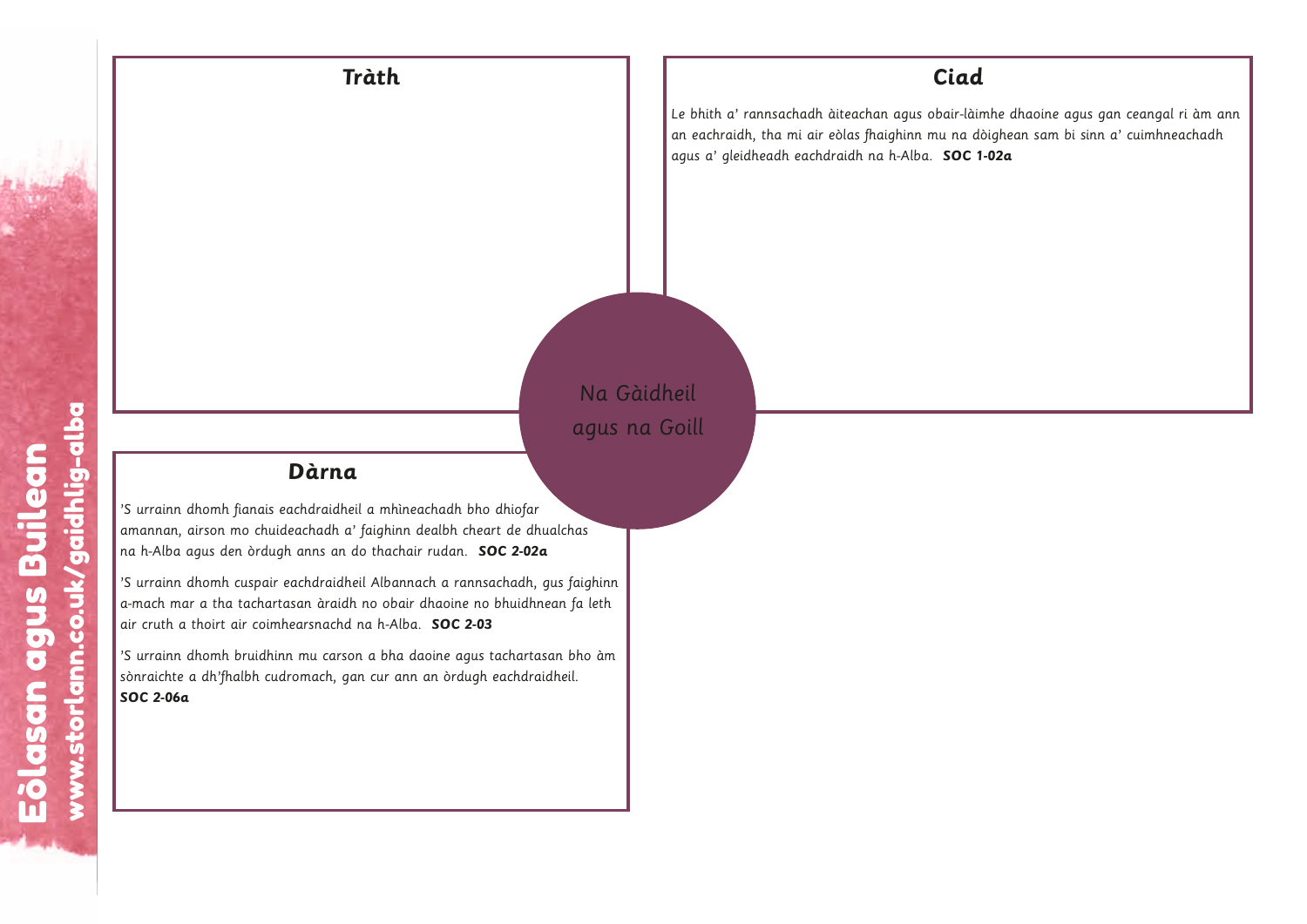w.storland.co.uk/gaidhlig-albaan.co.uk/gaidhlig-albaan.co.uk/gaidhlig-albaan.co.uk/gaidhlig-albaan.co.uk/gaidhlig-albaan.co.uk/gaidhlig-albaan.co.uk/gaidhlig-albaan.co.uk/gaidhlig-albaan.co.uk/gaidhlig-albaan.co.uk/gaidhli

w.storlann.co.uk/gaidhlig-albaan.co.uk/gaidhlig-albaan.co.uk/gaidhlig-albaan.co.uk/gaidhlig-albaan.co.uk/gaidhlig-albaan.co.uk/gaidhlig-albaan.co.uk/gaidhlig-albaan.co.uk/gaidhlig-albaan.co.uk/gaidhlig-albaan.co.uk/gaidhli

Reachdan Eilean Ì w.storland.co.uk/gaidhlig-albaan.co.uk/gaidhlig-albaan.co.uk/gaidhlig-albaan.co.uk/gaidhlig-albaan.co.uk/gaidhlig-albaan.co.uk/gaidhlig-albaan.co.uk/gaidhlig-albaan.co.uk/gaidhlig-albaan.co.uk/gaidhlig-albaan.co.uk/gaidhli w.<br>External<br>and the story of the story of the story of the story of the story of the story of the story of the story of th lea<br>.<br>.

Eòlasan agus Builean

l,

### **Dàrna**

'S urrainn dhomh fianais eachdraidheil a mhìneachadh bho dhiofar amannan, airson mo chuideachadh a' faighinn dealbh cheart de dhualchas na h-Alba agus den òrdugh anns an do thachair rudan. **SOC 2-02a** w.storlann.com<br>Storlann.com<br>Storlann.com<br>Storlann.com

'S urrainn dhomh cuspair eachdraidheil Albannach a rannsachadh, gus faighinn a-mach mar a tha tachartasan àraidh no obair dhaoine no bhuidhnean fa leth air cruth a thoirt air coimhearsnachd na h-Alba. **SOC 2-03** w.storlann.co.uk<br>inn.co.uk<br>baidhligh<br>alba dann.co.uk **Le**<br>il a de theil Alban<br>heil Alban<br>de de de theil<br>son a legan cu **a**<br>heil<br>a' fido<br>lheil<br>dh nd nigan<br>son **Dàri**<br>Chdrai<br>achad<br>an àra<br>umu comach<br>mu comach s<br>Ighinn<br>Ieth<br>O àm we.storlann.com<br>we.uk/gaidotted<br>we.uk/hoteled-alband.com<br>and comments **àrn**<br>Indraidh<br>Chadh<br>Indraich<br>Indraich<br>Indraich<br>Indraich, eolas<br>Eòlasan agus Bailean<br>Builean<br>Builean let India<br>India<br>Andia<br>Andia<br>Andia<br>Andia<br>Andia<br>Andia<br>Andia<br>Andia eòlasan<br>uidead<br>ugh air eacl<br>ir eacl<br>mheal<br>hinn m<br>udron w.storlann.com<br>Union.com<br>Albaam ualcha<br>**a**<br>gus fc<br>nean fi<br>san bl<br>idheil.

'S urrainn dhomh bruidhinn mu carson a bha daoine agus tachartasan bho àm sònraichte a dh'fhalbh cudromach, gan cur ann an òrdugh eachdraidheil. **SOC 2-06a**

ww

ww

ww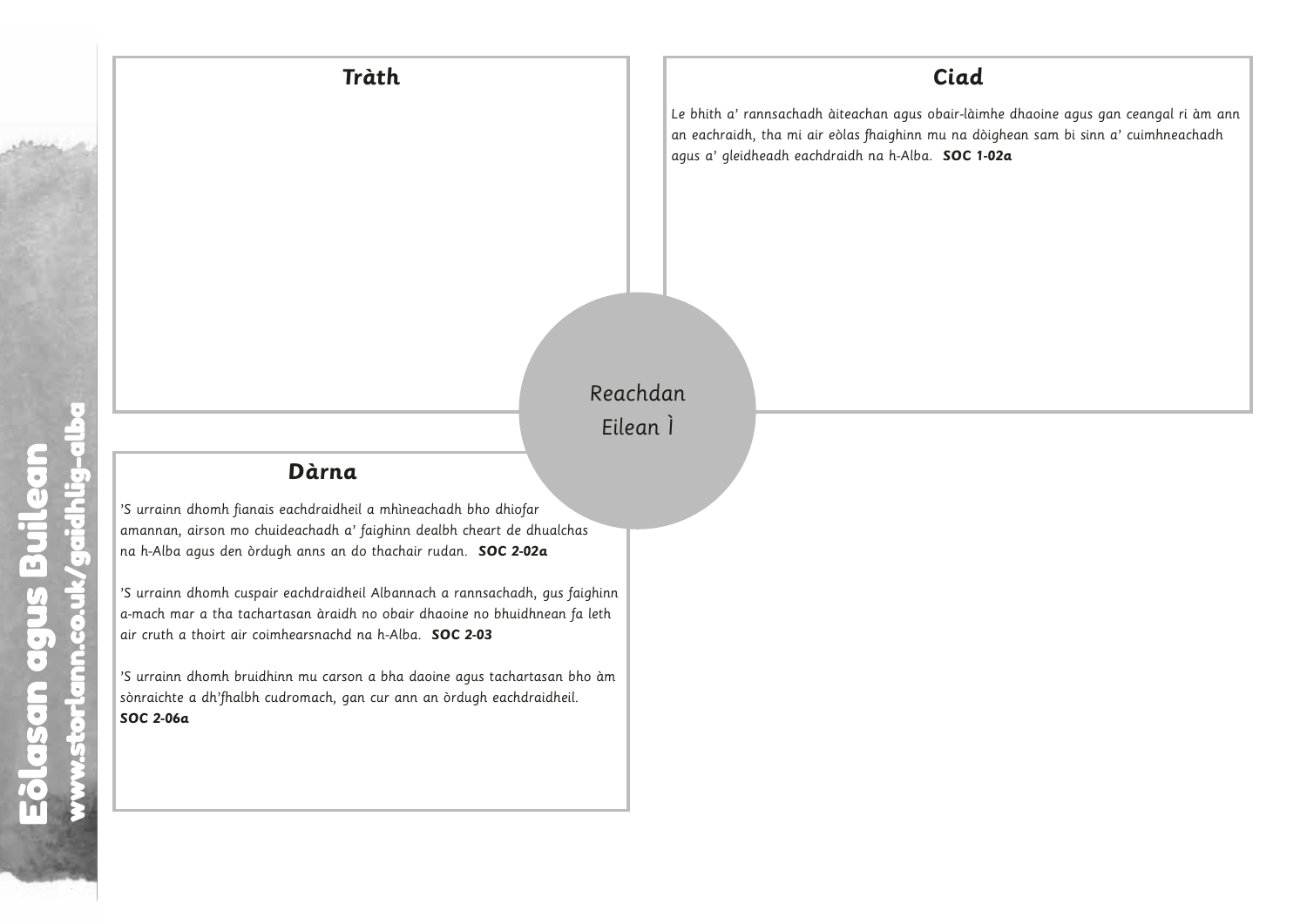

w.storlann.co.uk/gaidhlig-albaan.co.uk/gaidhlig-albaan.co.uk/gaidhlig-albaan.co.uk/gaidhlig-albaan.co.uk/gaidh<br>albaan.co.uk/gaidhlig-albaan.co.uk/gaidhlig-albaan.co.uk/gaidhlig-albaan.co.uk/gaidhlig-albaan.co.uk/gaidhlig-

### **Dàrna**

'S urrainn dhomh fianais eachdraidheil a mhìneachadh bho dhiofar amannan, airson mo chuideachadh a' faighinn dealbh cheart de dhualchas na h-Alba agus den òrdugh anns an do thachair rudan. **SOC 2-02a**

'S urrainn dhomh cuspair eachdraidheil Albannach a rannsachadh, gus faighinn a-mach mar a tha tachartasan àraidh no obair dhaoine no bhuidhnean fa leth air cruth a thoirt air coimhearsnachd na h-Alba. **SOC 2-03** mhìr<br>jhinr<br>lach<br>lban<br>obai<br>l-Alban<br>ur ar dheil and a' faoinntean<br>an do dheil dha aidh an<br>idh an anns anns an anns an anns an anns an an anns an anns an an anns an an anns an an anns an an an an an a Eòlasan agus Builean

'S urrainn dhomh bruidhinn mu carson a bha daoine agus tachartasan bho àm sònraichte a dh'fhalbh cudromach, gan cur ann an òrdugh eachdraidheil. **SOC 2-06a**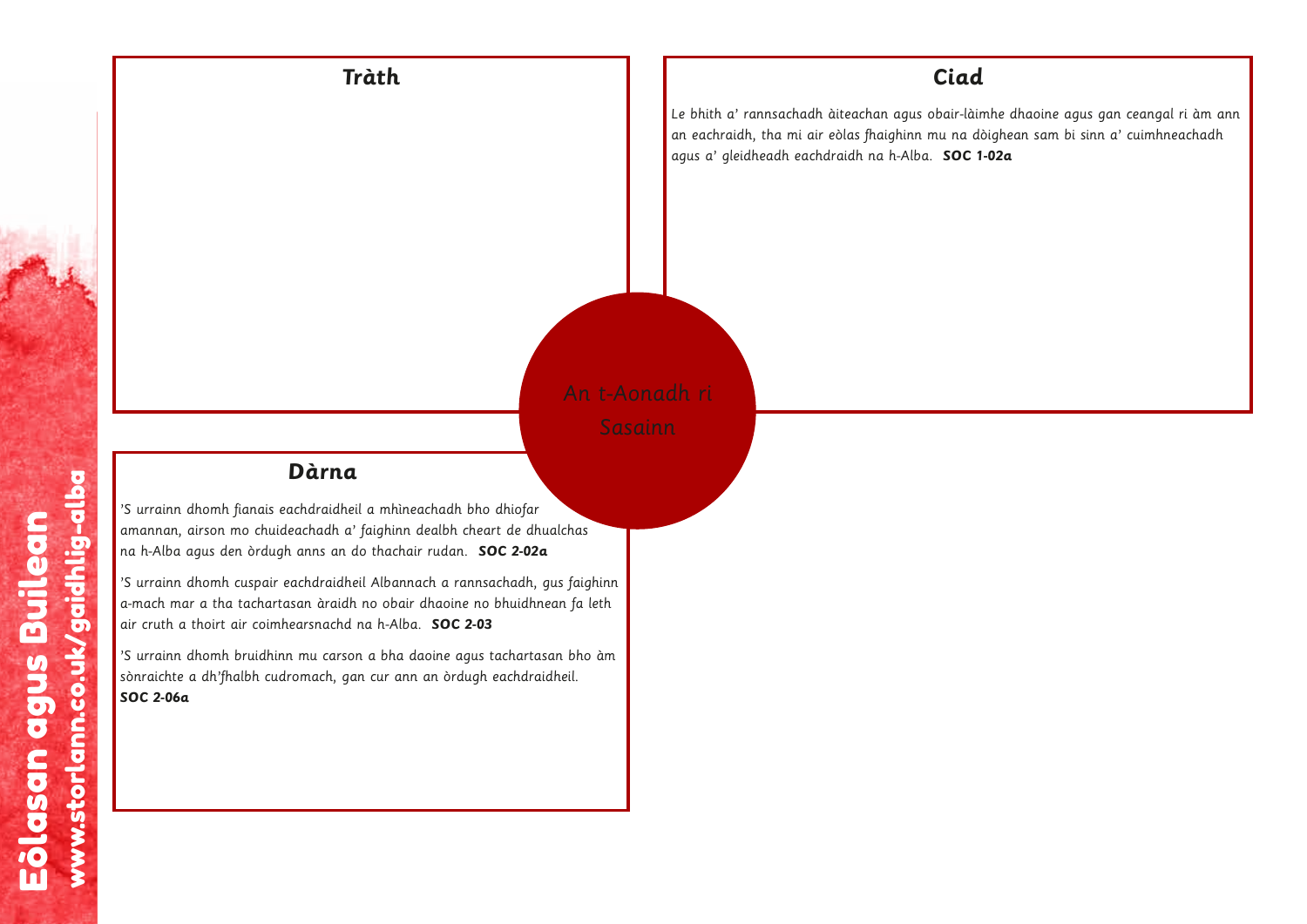w.storlann.co.uk/gaidhlig-albaan.co.uk/gaidhlig-albaan.co.uk/gaidhlig-albaan.co.uk/gaidhlig-albaan.co.uk/gaidh<br>albaan.co.uk/gaidhlig-albaan.co.uk/gaidhlig-albaan.co.uk/gaidhlig-albaan.co.uk/gaidhlig-albaan.co.uk/gaidhlig-

w.storlann.co.uk/gaidhlig-albaan.co.uk/gaidhlig-albaan.co.uk/gaidhlig-albaan.co.uk/gaidhlig-albaan.co.uk/gaidh<br>albaan.co.uk/gaidhlig-albaan.co.uk/gaidhlig-albaan.co.uk/gaidhlig-albaan.co.uk/gaidhlig-albaan.co.uk/gaidhlig-

# Buaidh na Beurla a<br>.<br>. urla<br>...<br>...

w.storlann.co.uk/gaidhlig-albaan.co.uk/gaidhlig-albaan.co.uk/gaidhlig-albaan.co.uk/gaidhlig-albaan.co.uk/gaidh<br>albaan.co.uk/gaidhlig-albaan.co.uk/gaidhlig-albaan.co.uk/gaidhlig-albaan.co.uk/gaidhlig-albaan.co.uk/gaidhlig-

w.storlann.co.uk/gaidhlig-albaan.co.uk/gaidhlig-albaan.co.uk/gaidhlig-albaan.co.uk/gaidhlig-albaan.co.uk/gaidh

# **Dàrna**

'S urrainn dhomh fianais eachdraidheil a mhìneachadh bho dhiofar amannan, airson mo chuideachadh a' faighinn dealbh cheart de dhualchas na h-Alba agus den òrdugh anns an do thachair rudan. **SOC 2-02a** w.storlann.com<br>
Storlanne<br>
Storlanne<br>
Storlanne<br>
Storlanne<br>
Storlanne<br>
Storlanne<br>
Storlanne<br>
Storlanne<br>
Storlanne<br>
Storlanne<br>
Storlanne<br>
Storlanne<br>
Storlanne<br>
Storlanne<br>
Storlanne<br>
Storlanne<br>
Storlanne<br>
Storlanne<br>
Storlann

'S urrainn dhomh cuspair eachdraidheil Albannach a rannsachadh, gus faighinn a-mach mar a tha tachartasan àraidh no obair dhaoine no bhuidhnean fa leth air cruth a thoirt air coimhearsnachd na h-Alba. **SOC 2-03** w.storlann.com<br>Maximum and the store of the correct<br>albaam of the correct of the correct<br>Co.uk/gaidhlightning-correct of the correct of the correct of the correct<br>Co.uk/gaidhlightning-correct of the correct of the correct ;<br>ghinn<br>leth<br>o àm **a**<br>heil<br>a' fido<br>dheil<br>dh r<br>son<br>gan charaí<br>achad<br>anns<br>acharaí<br>ann àr<br>mu comach s<br>Ighinn<br>Ieth<br>Io àm whine.<br>Anna diann.co.uk<br>bair<br>Alba dann **a**<br>eil a r<br>a' faig<br>do th<br>heil Alh no<br>d na h<br>gan cu

'S urrainn dhomh bruidhinn mu carson a bha daoine agus tachartasan bho àm sònraichte a dh'fhalbh cudromach, gan cur ann an òrdugh eachdraidheil. **SOC 2-06a**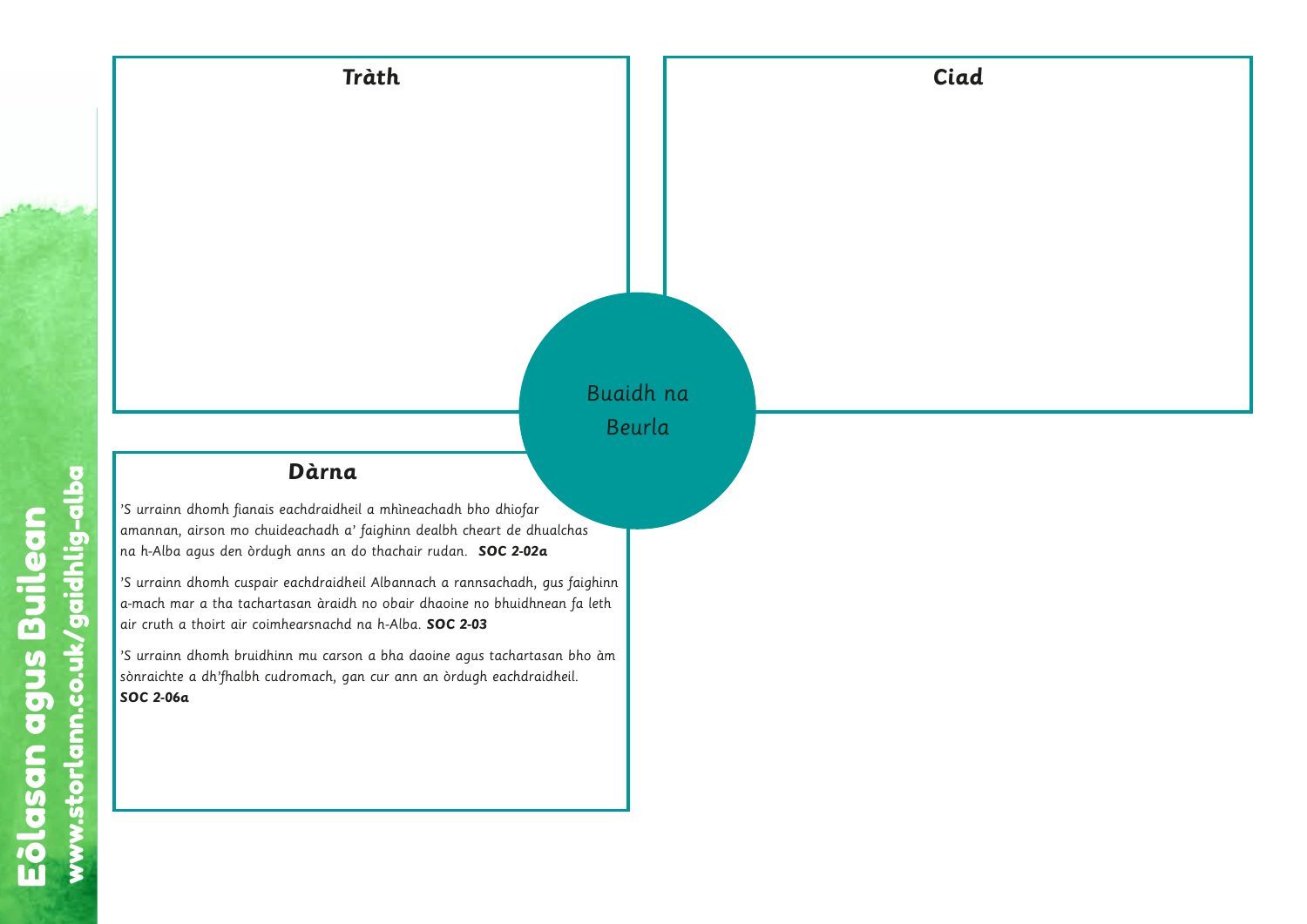Rannsaich mi mar a bha daoine beò san àm a dh'fhalbh, agus chleachd mi cluich mac-meanmnach gus sealltainn mar a bha am beatha eadar-dhealaichte bho mo bheatha fhìn agus beatha nan daoine mun cuairt orm. **SOC 0-04a**

#### **Ciad**

Le bhith a' rannsachadh àiteachan agus obair-làimhe dhaoine agus gan ceangal ri àm ann an eachraidh, tha mi air eòlas fhaighinn mu na dòighean sam bi sinn a' cuimhneachadh agus a' gleidheadh eachdraidh na h-Alba. **SOC 1-02a**

'S urrainn dhomh coimeas a dhèanamh eadar pàirtean de bheatha làitheil dhaoine san àm a dh'fhalbh agus mo bheatha fhìn, a' cleachdadh fianais eachdraidheil no m' eòlas air a bhith ag ath-chruthachadh suidheachadh eachdraidheil. **SOC 1-04a**

SSPCK Comann Sgaoileadh Eòlas Crìosdail ann an Alba All<br>ann ann ann ann ann an

 $\overline{\phantom{a}}$ 

### **Dàrna**

'S urrainn dhomh fianais eachdraidheil a mhìneachadh bho dhiofar amannan, airson mo chuideachadh a' faighinn dealbh cheart de dhualchas na h-Alba agus den òrdugh anns an do thachair rudan. **SOC 2-02a** w.storlann.com<br>
w.storlann.com<br>
w.storlann.com<br>
w.storlann.com<br>
w.storlann.com<br>
w.storlann.com<br>
w.storlann.com<br>
w.storlann.com<br>
w.storlann.com<br>
w.storlann.com<br>
w.storlann.com<br>
w.storlann.com<br>
w.storlann.com<br>
w.storlann.com w.storlann.co.uk/gaidhlig-alba leadheilean<br>An a' faoin do 1<br>An aidh an aidh an aidh an aidh an aidh an aidh an aidh an aidh an aidh an aidh an aidh an aidh an aidh an aidh an aidh an aidh an aidh an aidh an aidh an aidh an aidh an aidh an aidh an aidh a **u.d.**<br>dheil<br>dhei<br>iidh<br>hd r amh<br>fhìn,<br>exon<br>gar achdra<br>Eachad<br>Lanns<br>achdra<br>agus Builean<br>An Dua<br>Dua<br>Containneach<br>anns agus Builean<br>Containneach<br>anns agus Builean<br>Containneach<br>Containneach

'S urrainn dhomh cuspair eachdraidheil Albannach a rannsachadh, gus faighinn a-mach mar a tha tachartasan àraidh no obair dhaoine no bhuidhnean fa leth air cruth a thoirt air coimhearsnachd na h-Alba. **SOC 2-03**

'S urrainn dhomh coimeas a dhèanamh eadar dòigh-beatha an t-sluaigh san àm a dh'fhalbh agus na mo latha fhìn, agus pàirt a ghabhail ann an còmhradh air na dòighean sa bheil iad coltach agus aocoltach ri chèile. **SOC 2-04a** has<br>faighi<br>fa let<br>h san<br>**4a**<br>bho à il.<br>il.

'S urrainn dhomh bruidhinn mu carson a bha daoine agus tachartasan bho àm sònraichte a dh'fhalbh cudromach, gan cur ann an òrdugh eachdraidheil. **SOC 2-06a**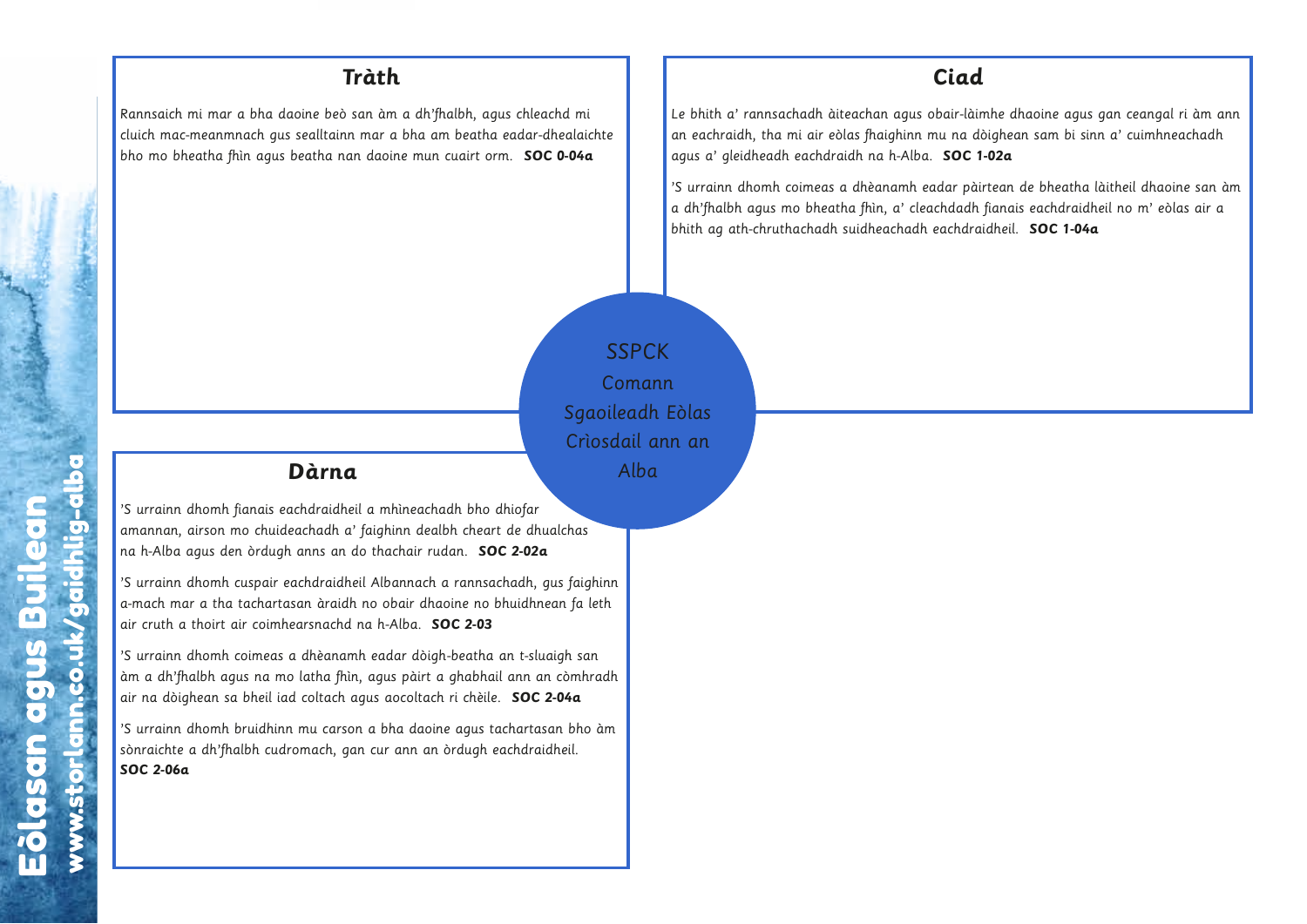An dèidh neach cudromach a thaghadh bhon àm a dh'fhalbh, 's urrainn dhomh bruidhinn mu bhuaidh an gnìomhan, aig an àm sin agus on uair sin. **SOC 1-06a**

#### Na Seumasaich

w.storlann.co.uk/gaidhlig-albaan.co.uk/gaidhlig-albaan.co.uk/gaidhlig-albaan.co.uk/gaidhlig-albaan.co.uk/gaidh<br>ann an 2010-2011

Eòlasan agus Builean

#### **Dàrna**

'S urrainn dhomh fianais eachdraidheil a mhìneachadh bho dhiofar amannan, airson mo chuideachadh a' faighinn dealbh cheart de dhualchas na h-Alba agus den òrdugh anns an do thachair rudan. **SOC 2-02a**  $\begin{array}{c} \n\sqrt{5} \\
\hline\n\end{array}$   $\begin{array}{c} \n\sqrt{5} \\
\hline\n\end{array}$   $\begin{array}{c} \n\sqrt{5} \\
\hline\n\end{array}$   $\begin{array}{c} \n\sqrt{5} \\
\hline\n\end{array}$   $\begin{array}{c} \n\sqrt{5} \\
\hline\n\end{array}$ 

'S urrainn dhomh cuspair eachdraidheil Albannach a rannsachadh, gus faighinn a-mach mar a tha tachartasan àraidh no obair dhaoine no bhuidhnean fa leth air cruth a thoirt air coimhearsnachd na h-Alba. **SOC 2-03** inea<br>in d<br>hair co.uk<br>air co.uk<br>alba.adann.co.uk eil a m<br>' faigh<br>do thc<br>eil Alb<br>n n o n<br>n cur<br>an cur **u.d.**<br>Undianner.com.com.co.uk<br>Albardanner.com.com.com<br>Baidhlight of the store of the store of the store of the store of the store of the store of the store of the store of the store of the store of the store of the store achdra<br>Eachad<br>Lanns<br>achdra<br>San à lanns<br>Comacland<br>Comacland w.storlann.co.uk/gaidhlig-albaan.co.uk/gaidhlig-albaan.co.uk/gaidhlig-albaan.co.uk/gaidhlig-albaan.co.uk/gaidhlig-albaan.co.uk/gaidhlig-albaan.co.uk/gaidhlig-albaan.co.uk/gaidhlig-albaan.co.uk/gaidhlig-albaan.co.uk/gaidhli has<br>faighi<br>fa let<br>bho à<br>il.

'S urrainn dhomh bruidhinn mu carson a bha daoine agus tachartasan bho àm sònraichte a dh'fhalbh cudromach, gan cur ann an òrdugh eachdraidheil. **SOC 2-06a**

ww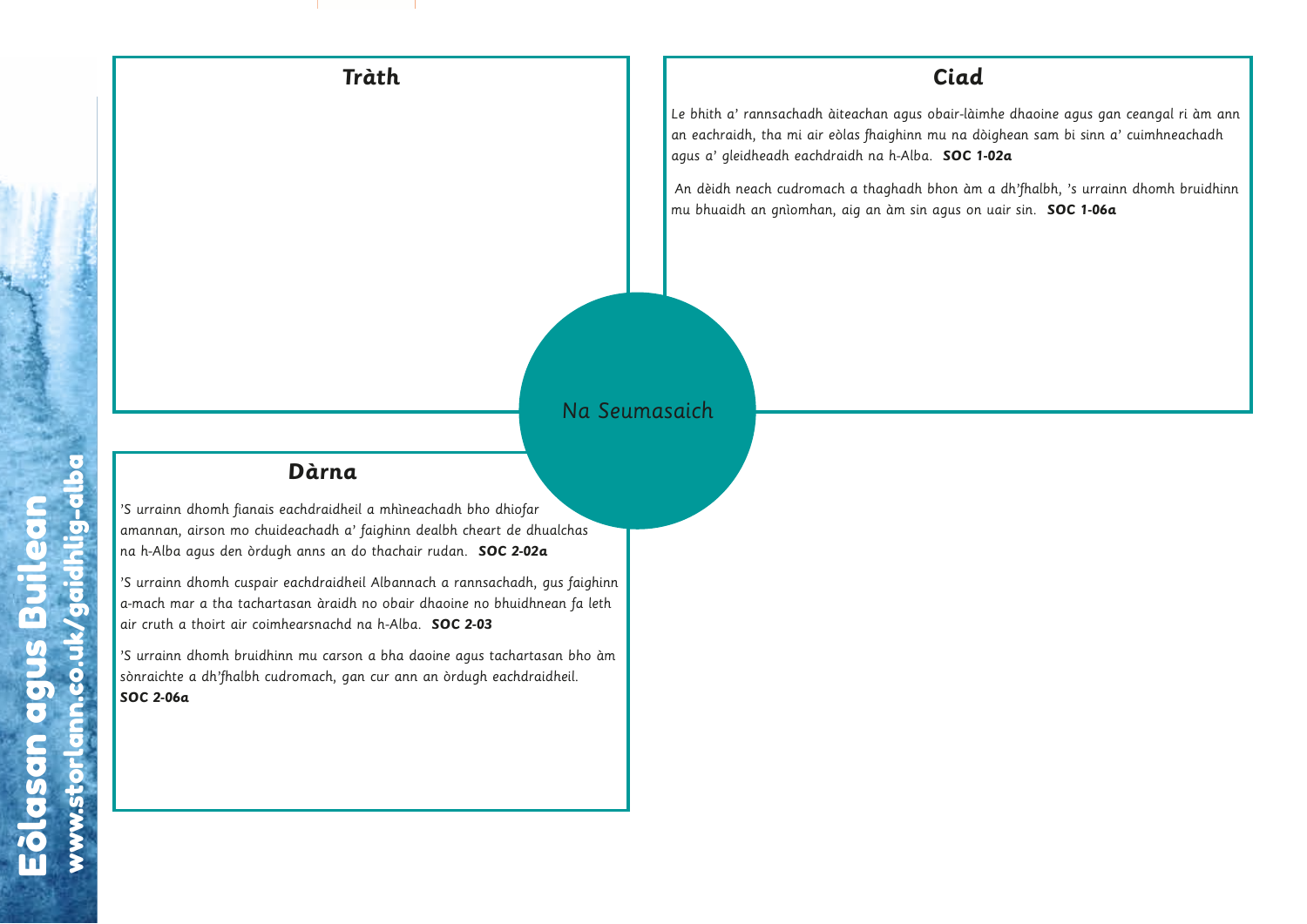Rannsaich mi mar a bha daoine beò san àm a dh'fhalbh, agus chleachd mi cluich mac-meanmnach gus sealltainn mar a bha am beatha eadar-dhealaichte bho mo bheatha fhìn agus beatha nan daoine mun cuairt orm. **SOC 0-04a**

#### **Ciad**

Le bhith a' rannsachadh àiteachan agus obair-làimhe dhaoine agus gan ceangal ri àm ann an eachraidh, tha mi air eòlas fhaighinn mu na dòighean sam bi sinn a' cuimhneachadh agus a' gleidheadh eachdraidh na h-Alba. **SOC 1-02a**

'S urrainn dhomh fianais a chleachdadh airson cur ri chèile sgeulachd àite no neach a tha ainmeil ann an eachdraidh ionadail. **SOC 1-03a**

'S urrainn dhomh coimeas a dhèanamh eadar pàirtean de bheatha làitheil dhaoine san àm a dh'fhalbh agus mo bheatha fhìn, a' cleachdadh fianais eachdraidheil no m' eòlas air a bhith ag ath-chruthachadh suidheachadh eachdraidheil. **SOC 1-04a**

> An dèidh neach cudromach a thaghadh bhon àm a dh'fhalbh, 's urrainn dhomh bruidhinn mu bhuaidh an gnìomhan, aig an àm sin agus on uair sin. **SOC 1-06a**

> > w.storlann.co.uk/gaidhlig-albaan.co.uk/gaidhlig-albaan.co.uk/gaidhlig-albaan.co.uk/gaidhlig-albaan.co.uk/gaidhlig-albaan.co.uk/gaidhlig-albaan.co.uk/gaidhlig-albaan.co.uk/gaidhlig-albaan.co.uk/gaidhlig-albaan.co.uk/gaidhli

Eòlasan agus Builean

### **Dàrna**

'S urrainn dhomh fianais eachdraidheil a mhìneachadh bho dhiofar amannan, airson mo chuideachadh a' faighinn dealbh cheart de dhualchas na h-Alba agus den òrdugh anns an do thachair rudan. **SOC 2-02a** w.storlann.com<br>storlann.com/storlann.com/storlann.com/storlann.com/storlann.com/storlann.com/storlann.com/storlann.com/storlann.com/storlann.com/storlann.com/storlann.com/storlann.com/storlann.com/storlann.com/storlann.com

'S urrainn dhomh cuspair eachdraidheil Albannach a rannsachadh, gus faighinn a-mach mar a tha tachartasan àraidh no obair dhaoine no bhuidhnean fa leth air cruth a thoirt air coimhearsnachd na h-Alba. **SOC 2-03** mhìn<br>nacha<br>bann<br>obai<br>--Alb<br>nus p<br>aocc<br>pha **La**<br>Ineilasan agus Builean<br>And na amh e<br>And na amh e<br>Ann, a<br>Ann agus Builean<br>Ann agus Builean agus Builean **u.**<br>eila<sup>,</sup><br>indication.com.com<br>inding-alban.com<br>anding-alban.com.com.com<br>anding-alban.com.com **arn**<br>ndraid<br>chadh<br>nns an<br>hdraicn àrain<br>dhèan<br>atha f<br>coltach<br>mu carnach, ulchas<br>us faig<br>un fa l<br>igh sa<br>còmhì<br>**04a**<br>n bho<br>heil.

Na

Fuadaichean

ich<br>.<br>.

'S urrainn dhomh coimeas a dhèanamh eadar dòigh-beatha an t-sluaigh san àm a dh'fhalbh agus na mo latha fhìn, agus pàirt a ghabhail ann an còmhradh air na dòighean sa bheil iad coltach agus aocoltach ri chèile. **SOC 2-04a** phinn<br>Ieth<br>Internadh<br>Internadh .<br>inn<br>udh<br>im

'S urrainn dhomh bruidhinn mu carson a bha daoine agus tachartasan bho àm sònraichte a dh'fhalbh cudromach, gan cur ann an òrdugh eachdraidheil. **SOC 2-06a**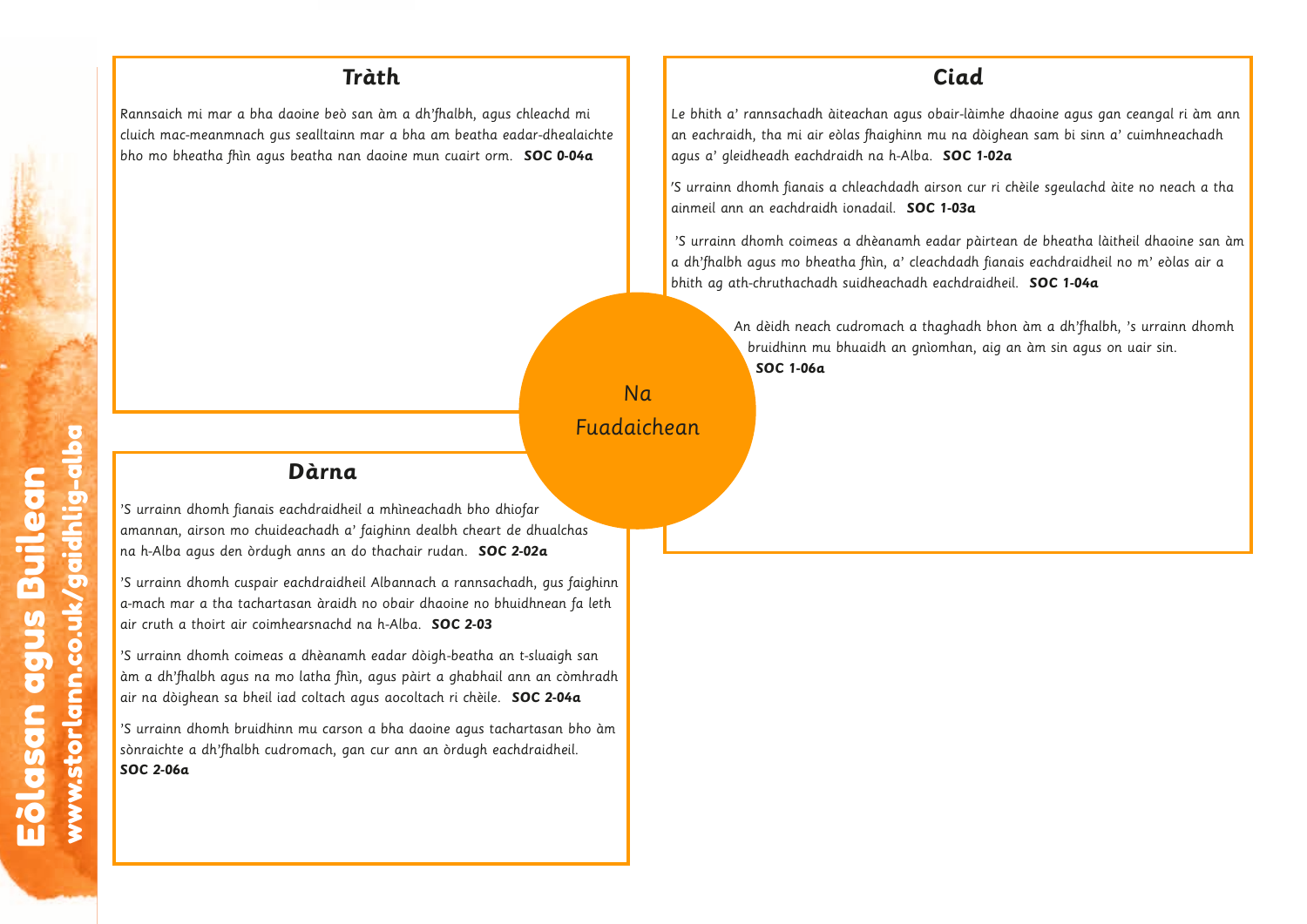'S urrainn dhomh ceangal pearsanta a dhèanamh ris an àm a dh'fhalbh le bhith a' rannsachadh rudan no ìomhaighean co-cheangailte ri daoine cudromach no ri tachartasan sònraichte nam bheatha. **SOC 0-02a**

Rannsaich mi mar a bha daoine beò san àm a dh'fhalbh, agus chleachd mi cluich mac-meanmnach gus sealltainn mar a bha am beatha eadar-dhealaichte bho mo bheatha fhìn agus beatha nan daoine mun cuairt orm. **SOC 0-04a**

#### **Ciad**

Le bhith a' rannsachadh àiteachan agus obair-làimhe dhaoine agus gan ceangal ri àm ann an eachraidh, tha mi air eòlas fhaighinn mu na dòighean sam bi sinn a' cuimhneachadh agus a' gleidheadh eachdraidh na h-Alba. **SOC 1-02a**

'S urrainn dhomh fianais a chleachdadh airson cur ri chèile sgeulachd àite no neach a tha ainmeil ann an eachdraidh ionadail. **SOC 1-03a**

'S urrainn dhomh coimeas a dhèanamh eadar pàirtean de bheatha làitheil dhaoine san àm a dh'fhalbh agus mo bheatha fhìn, a' cleachdadh fianais eachdraidheil no m' eòlas air a bhith ag ath-chruthachadh suidheachadh eachdraidheil. **SOC 1-04a**

# Beatha an dèidh nam Fuadaichean Gnìomhachas na Ceilpe w.co.uk/gaidhlightarrane.com/ ilpe<br>Builean<br>Builean nacl<br>eilp<br>-

#### **Dàrna**

'S urrainn dhomh fianais eachdraidheil a mhìneachadh bho dhiofar amannan, airson mo chuideachadh a' faighinn dealbh cheart de dhualchas na h-Alba agus den òrdugh anns an do thachair rudan. **SOC 2-02a** Storlann.com<br>
Storlann.com<br>
Storlann.com<br>
Storlann.com<br>
Storlann.com<br>
Storlann.com<br>
Storlann.com<br>
Storlann.com<br>
Storlann.com<br>
Storlann.com<br>
Storlann.com<br>
Storlann.com<br>
Storlann.com<br>
Storlann.com<br>
Storlann.com<br>
Storlann.com

'S urrainn dhomh cuspair eachdraidheil Albannach a rannsachadh, gus faighinn a-mach mar a tha tachartasan àraidh no obair dhaoine no bhuidhnean fa leth air cruth a thoirt air coimhearsnachd na h-Alba. **SOC 2-03**

'S urrainn dhomh coimeas a dhèanamh eadar dòigh-beatha an t-sluaigh san àm a dh'fhalbh agus na mo latha fhìn, agus pàirt a ghabhail ann an còmhradh air na dòighean sa bheil iad coltach agus aocoltach ri chèile. **SOC 2-04a** whine<br>inn dai<br>bair<br>bair<br>alba dan dann.co.uk **a**<br>eil a r<br>a' faig<br>do th<br>heil Al<br>heil An<br>an cu<br>agus ban<br>agus ban<br>agus ban<br>agus ban<br>agus ban **a**<br>heil<br>a' fido<br>dheil<br>dh rud minh.<br>hìn, hag<br>son gan **Dàr**<br>chdrai<br>achad<br>anns<br>acha ann àr<br>dhèa<br>latha<br>latha<br>mu comach Eòlasan agus Builean **inditation of the conditional condition**<br>drain and drain and that if a can alba<br>blitaculach, a can ach, Eolas each<br>Aluidea<br>Aluidean air eac<br>An air each<br>An an an Dùidean<br>An an Aluidean<br>An an Aluidean<br>Cudron iom<br>C<br>inn<br>eth<br>adh<br>àm alchas<br>Ius fai<br>Pean fa<br>Aigh su còmh<br>**2-04a**<br>An bheil.

'S urrainn dhomh bruidhinn mu carson a bha daoine agus tachartasan bho àm sònraichte a dh'fhalbh cudromach, gan cur ann an òrdugh eachdraidheil. **SOC 2-06a**